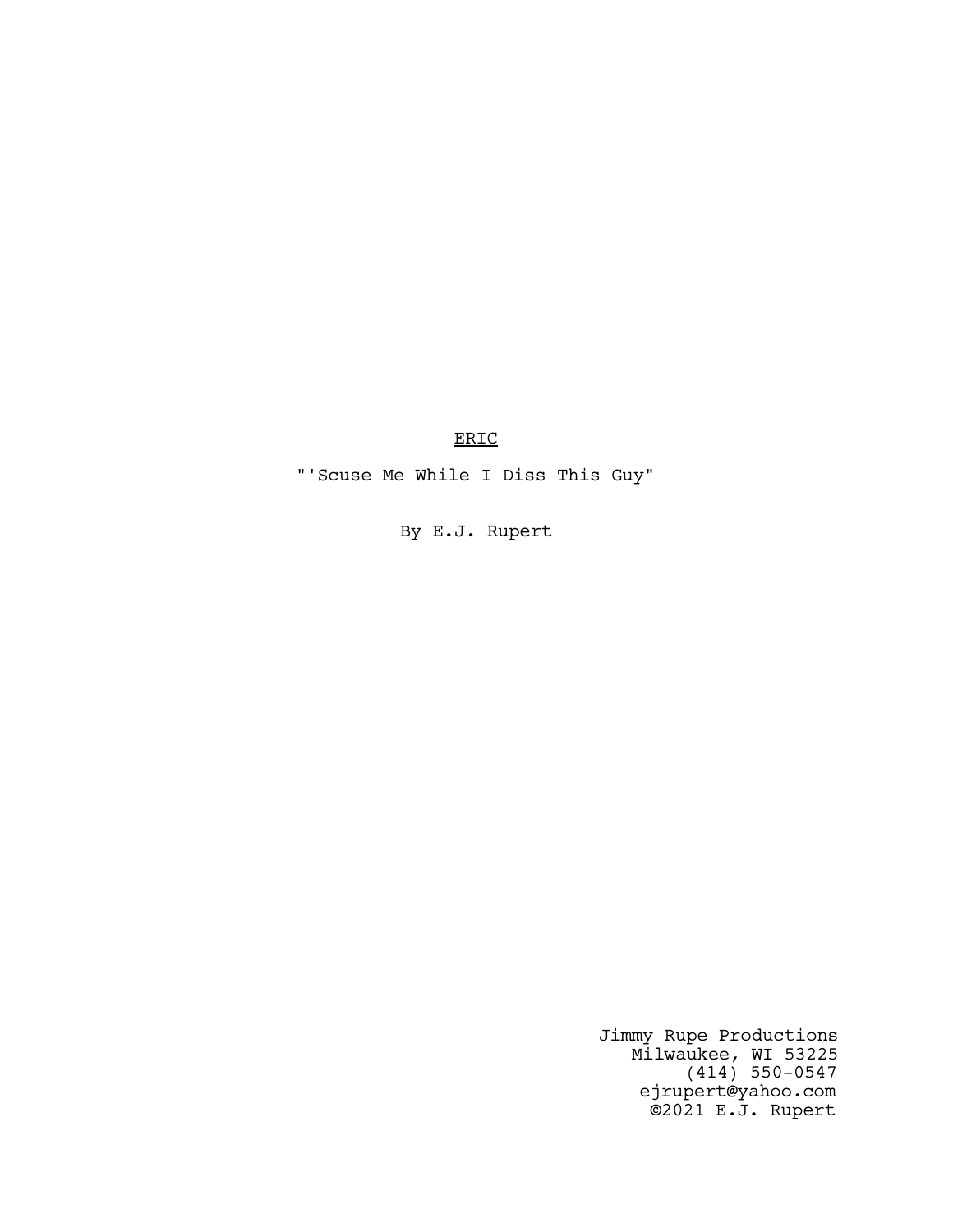EXT. - HIGH SCHOOL PLAYGROUND - DAY

ERIC, 14, looks at his crush, BERNIECE, 14, from a distance listening to her smartphone. Eric's best friend, DIMMEY, 14, stands with him.

#### ERIC

Dimmey, how can I get Berniece Williams to notice me?

DIMMEY I don't know, become a completely different person?

ERIC

Thanks, man.

DIMMEY Try to get on her level. Take interest in what she's doing.

ERIC Alright. Don't stop me. I'm going in.

# DIMMEY

(shrugs)

Eh.

Eric begins to march, then walks gently over to Berniece.

ERIC Hey, what's up?

#### BERNIECE

I'm alright.

ERIC What ya listening to?

BERNIECE This new song from Lil Suzy Doo.

ERIC Lil Suzy Doo? Hey, I got all her stuff! What's this song?

BERNIECE It's called, "Little Willie." (sings along to the tune) "Don't want no little Willie, don't need no little Willie..."

ERIC Okay, I can get with this.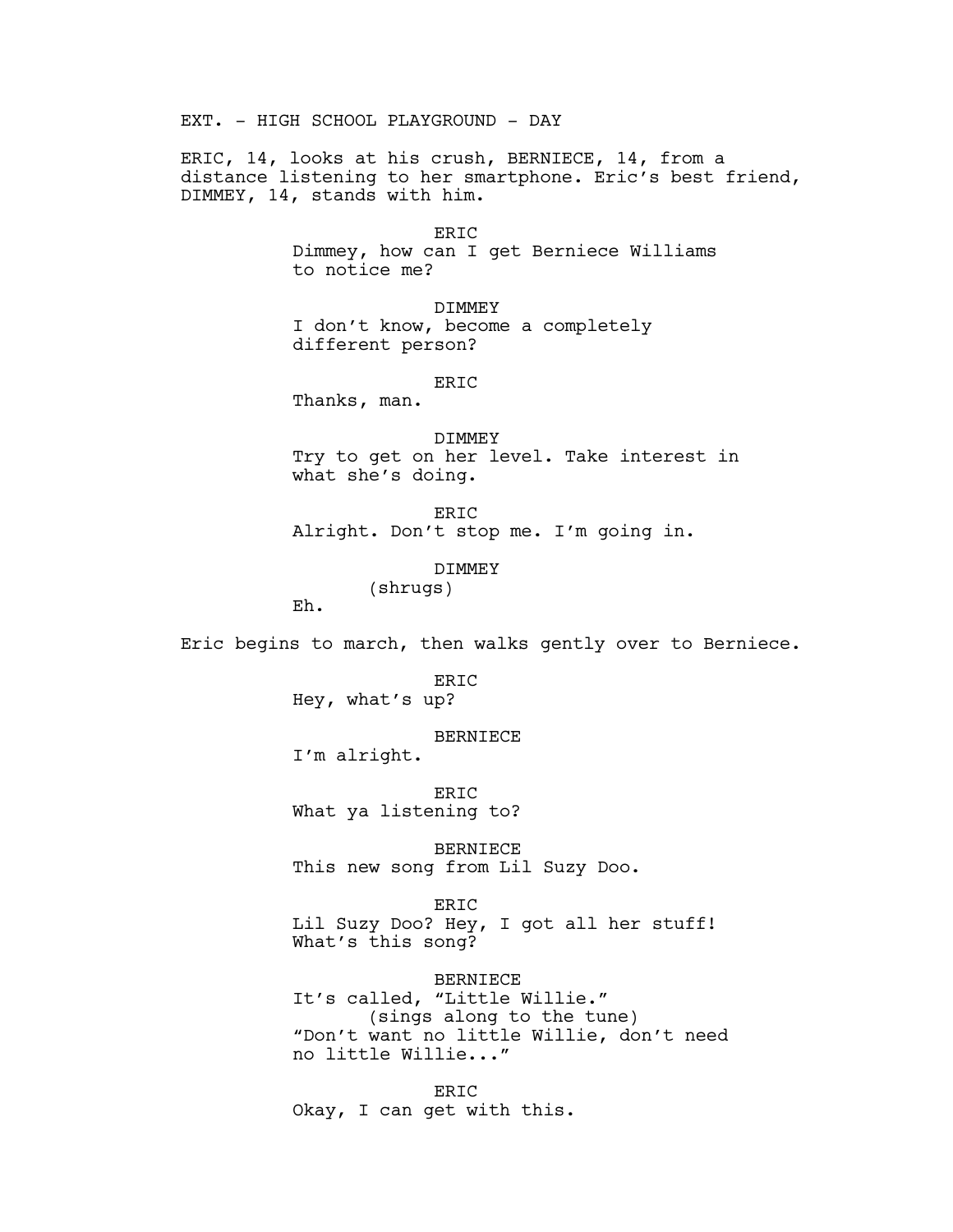Eric sings along with Berniece. ARNOLD, 14, approaches them.

#### ARNOLD

Eric, what are you doing singing this song?

ERIC

Well, the lyrics may sound feminine, but they're really not. Uh, that is the case, right, Berniece?

# BERNIECE

Sure, I guess.

## ARNOLD

No, I mean, are you that stupid that you're singing a song that's making fun of your father?

ER<sub>TC</sub> What you talkin' bout, it's not about my father.

ARNOLD Your father is Willie Jr., right? Washedup star Willie Jr.?

## ERIC

Yeah.

ARNOLD Well, read between the lines, egghead!

ERIC Arnold, you're messing up my chance!

BERNIECE You never had a chance, Eric.

Berniece leaves. JACOB JACKSON, the school bully, walks up to Eric and Arnold.

# **JACOB**

Eric, I just saw what happened. Must be rough. For that, I won't rob you today. As for you, Arnold, fork over your lunch money!

Arnold digs in his pocket and gives Jacob some change.

ARNOLD My day's not going so great, either!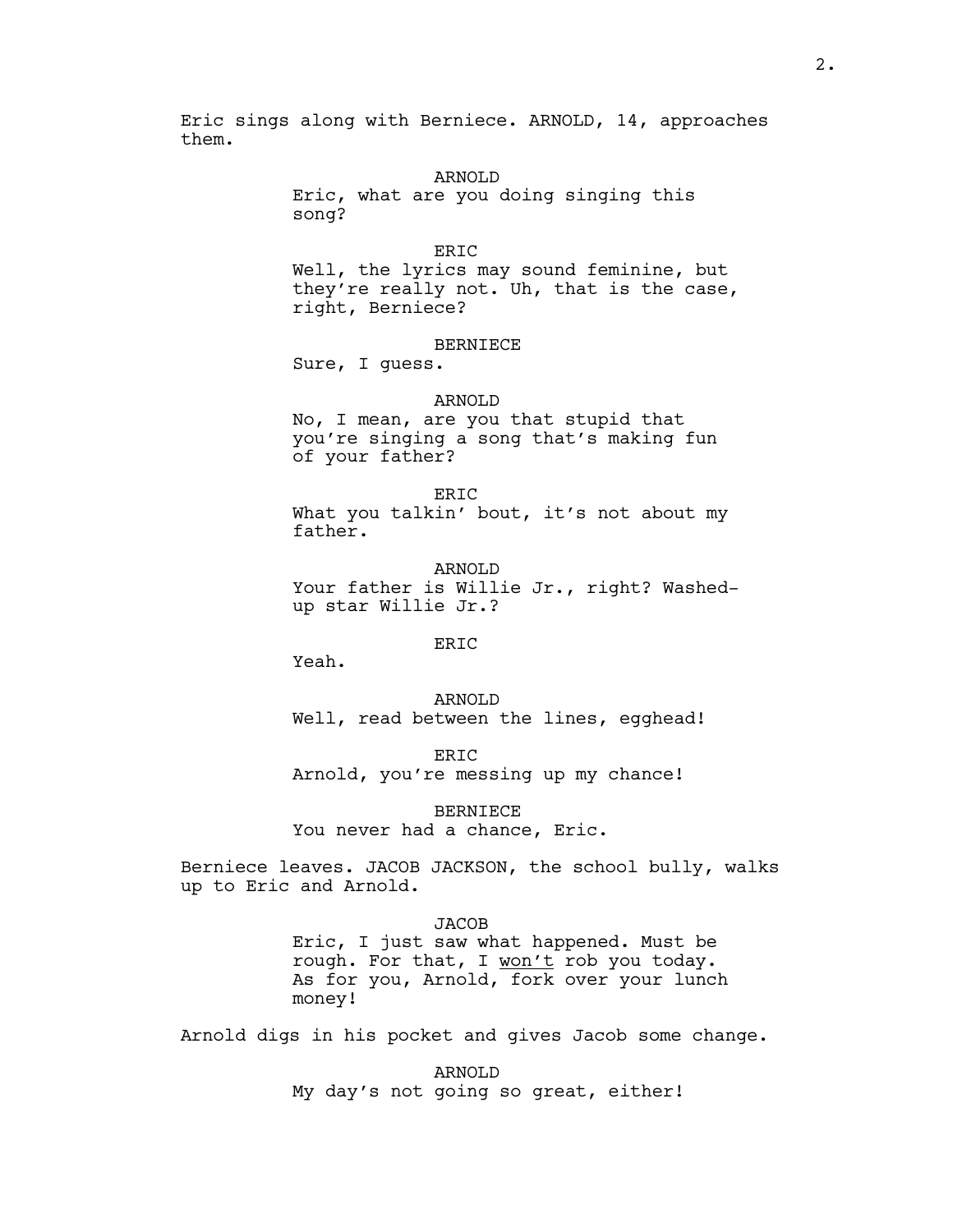**JACOB** Nice doin' business with you. Now beat it!

# ARNOLD

Yessir!

Arnold scats away.

JACOB Y'know, Eric, if I let you slide, I'll have to do it for others, too. It wouldn't be right.

Jacob sticks out his hand. Eric sighs and digs in his pocket.

INT. MCNAIR HOUSE - LIVING ROOM - DAY

CYNTHIA MCNAIR, mid-30's, walks towards the front door. Her kids, POLLY, 10, and PABLO, 7, sit on the couch and play with their phones.

> CYNTHIA I'm off to the Nelson house. Don't forget to take Arlene out.

POLLY It's Pablo's turn.

PABLO No, I already did this morning!

CYNTHIA You guys are older now. I'm sure you can figure it out.

# POLLY

Yes, ma'am.

Cynthia exits. Polly approaches Pablo and grabs him by the collar.

> POLLY (CONT'D) Do it or die!

#### PABLO

Yes, ma'am.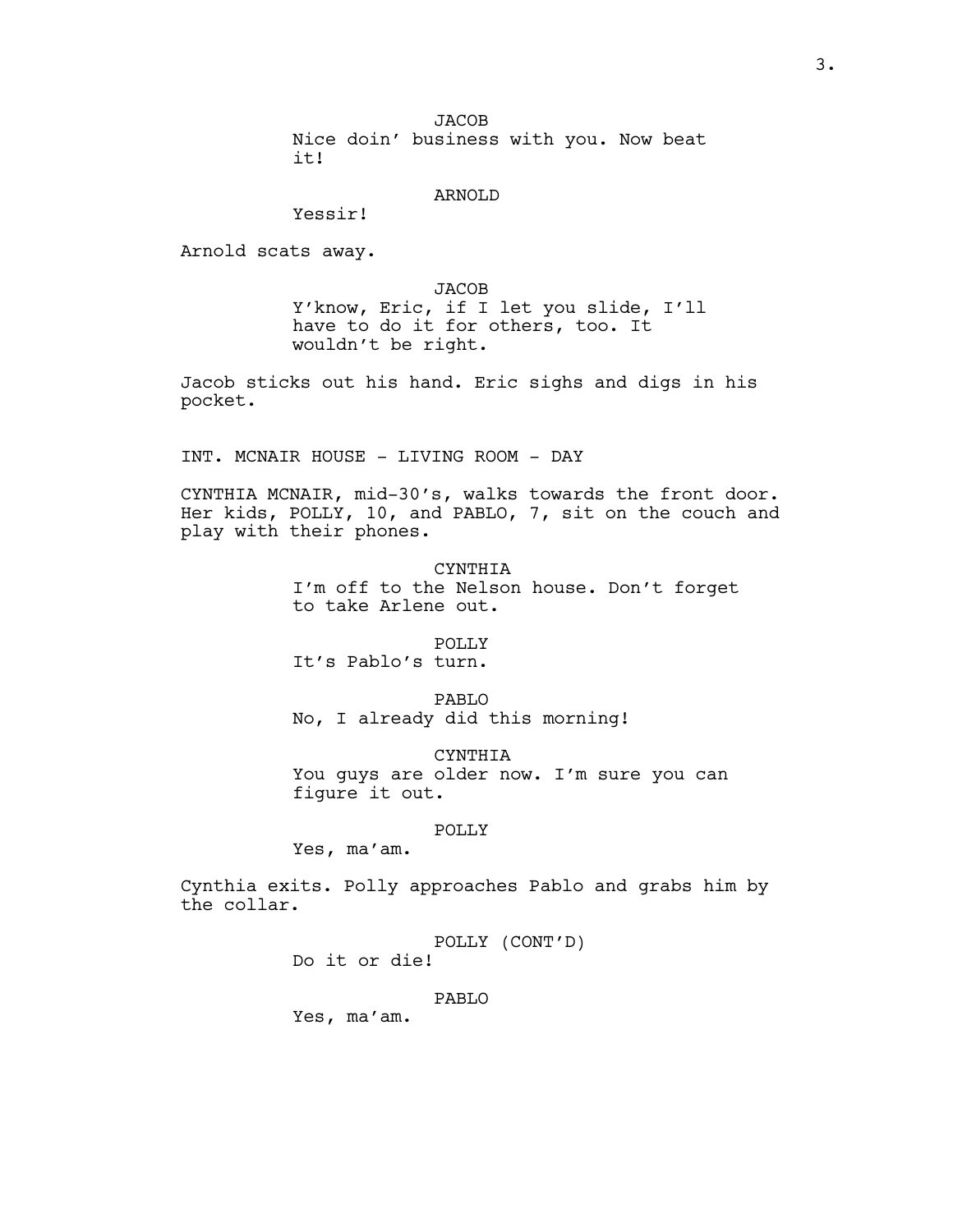INT. NELSON HOUSE - LIVING ROOM - LATER

Eric watches TV. His brother, BILLY, 18, writes at the dining room table.

## BILLY

What do you think of this for a cover letter? "My name is William P. Nelson, III, and I am an inspiring food critic."

ERIC I think you mean, "aspiring".

BILLY

You sure it's not, "inspiring"?

ERIC Yeah. Believe me, bro, you're not that inspiring.

JUNIOR, the boys' biological father, kicks open the door and slides to the floor.

> JUNIOR Whassup, Nelson family?

BILLY Must you always make a grand entrance?

JUNIOR Don't ask silly questions, son. How's everyone doing?

ERIC Dad, actually, I'm glad to see you.

RHONDA, the boys' mother, walks from the back to the kitchen, passing the three.

> RHONDA Don't tease your father, Eric.

ER<sub>TC</sub> Seriously, Dad, have you heard the song by Lil Suzy Doo called, "Little Willie"?

JUNIOR Yeah, catchy song! I need to request it for my wedding.

BILLY You're getting married?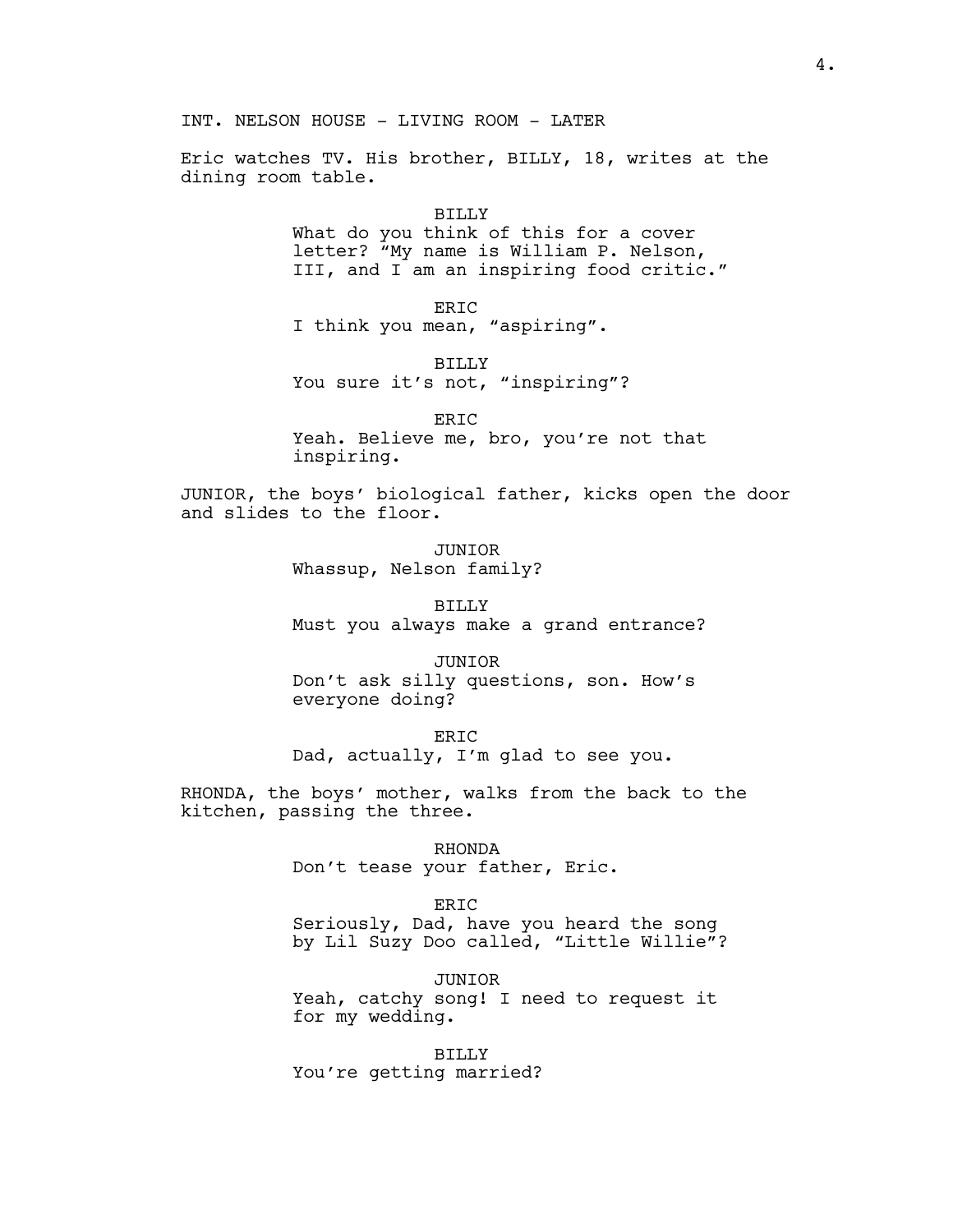JUNIOR Yeah, this weekend, ya'll should come. Anyway, what about the song?

ERIC Have you listened to the lyrics?

JUNIOR "Don't want no little Willie, don't need no little Willie..." Yeah, what's up?

ERIC Did you date, marry or piss off anyone similar to her?

Cynthia enters the house.

CYNTHIA You got a few weeks?

JUNIOR (to Cynthia) And who are you?

ER<sub>TC</sub> Cynthia, our maid.

JUNIOR My alimony is paying for a maid?

CYNTHIA Word on the street is you don't pay for anything.

Cynthia heads to the kitchen.

#### JUNIOR

Anyway, I don't know anyone like this Lil Suzy Doo. Only this girl I dated long ago named Susan Doolittle, and...oh dear.

ERIC

There you go.

JUNIOR No, we ended on good terms!

Eric and Billy stare at him.

# JUNIOR (CONT'D)

Well, I emailed her and told her that we should just be friends! But that's no reason why she should make this...this...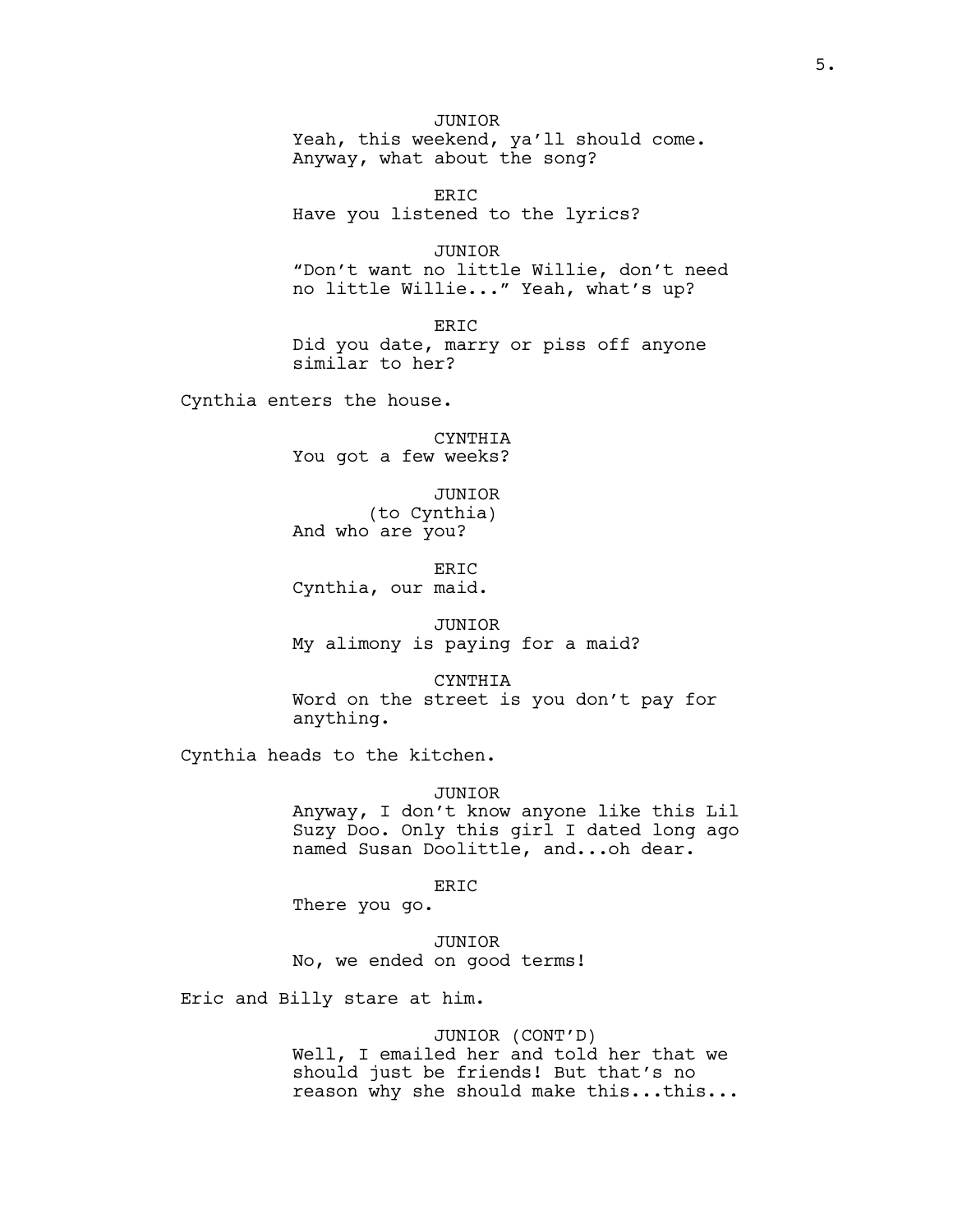# BILLY

"Diss" is right. It's a diss track.

ERIC You know, when someone makes a track to ridicule you?

#### JUNIOR

Yeah, right. If that were true, your mother would have made one of me years ago.

Rhonda walks past Junior from the kitchen to back where she started.

> RHONDA I do have a life outside of you, Junior.

JUNIOR What is this, "Get on Junior Day"?

MATT, the boys' stepfather, passes Junior from upstairs to out of the house.

> **MATT** It's just a day now?

## JUNIOR

Alright! If the song is a diss track, what do I do now?

ER<sub>TC</sub> Take the high road. It'll be forgotten as soon as another new song comes out.

A TV REPORTER speaks.

# TV REPORTER (V.O.)

Coming up is the hottest song in the country right now, Lil Suzy Doo's "Little Willie"! Nobody needs to release any more new songs this year, because this jam is killin' it!

BILLY Well, on that happy note, I gotta bounce. Good luck, Dad.

Billy exits the house. Eric hums along to the song.

JUNIOR

Eric!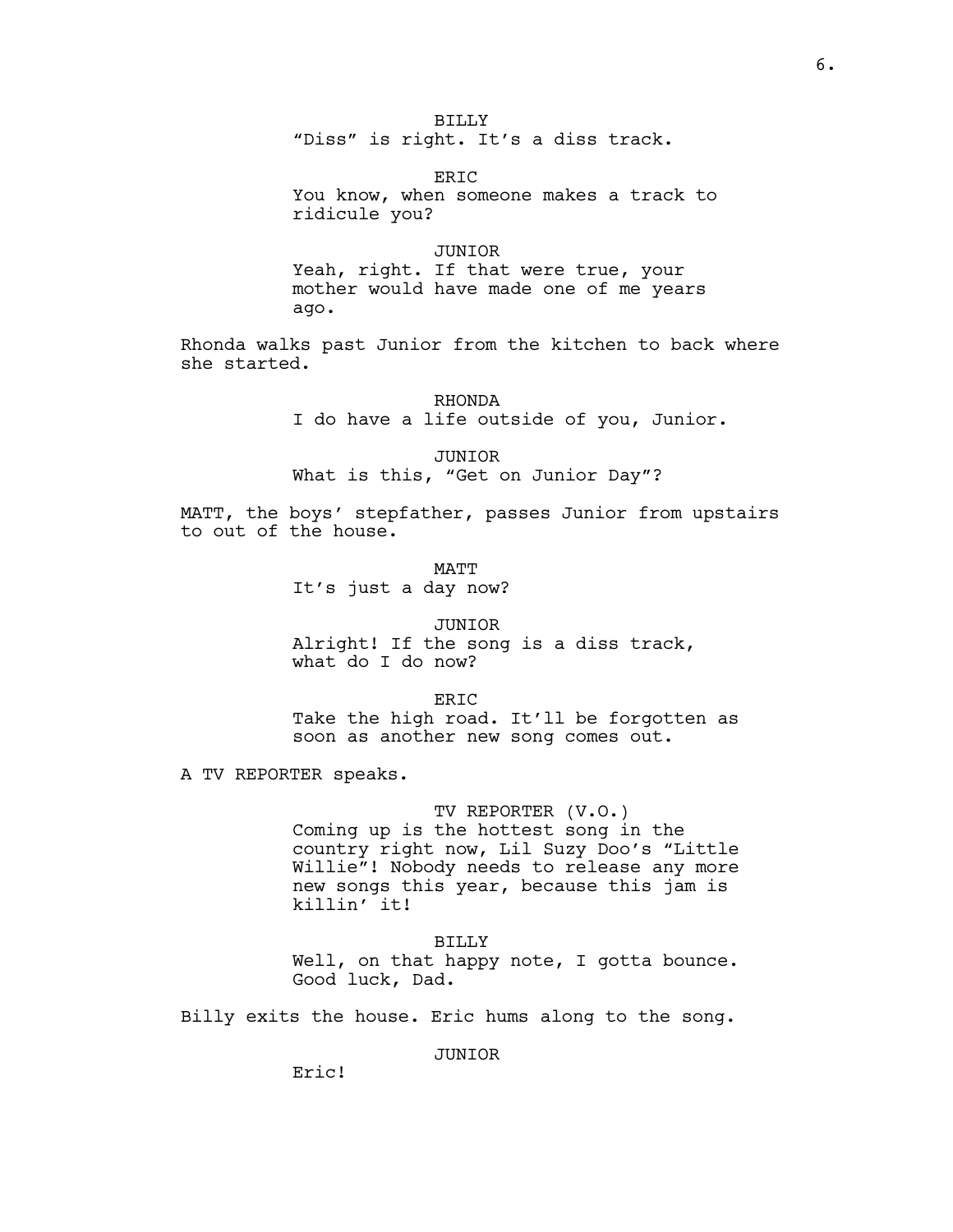ER<sub>TC</sub> What? I'm not singing any of the lyrics!

INT. SUBS N' SUCH - RESTAURANT - DAY

Billy enters the restaurant and looks around.

BILLY (sotto voce) Okay, Billy, first day on the job. Let's make a good impression.

The restaurant MANAGER, 18, approaches Billy.

MANAGER (extends her hand) Hi. Sharon Ross.

BILLY (shakes her hand) No, Billy Nelson.

He laughs.

SHARON

(snickers) Cute. So, welcome to Subs n' Such! What do you want to see first?

BILLY How to make your best item on the menu.

SHARON Okay, follow me. I hope we live up to your expectations.

BILLY I've eaten at Timmy's Place. They're not that high, trust me.

They both exit to the kitchen.

INT. NELSON HOUSE - KITCHEN - DAYS LATER

Eric raids the fridge. Junior enters the kitchen.

JUNIOR Son, what does this mean right here?

Junior shows Eric his phone.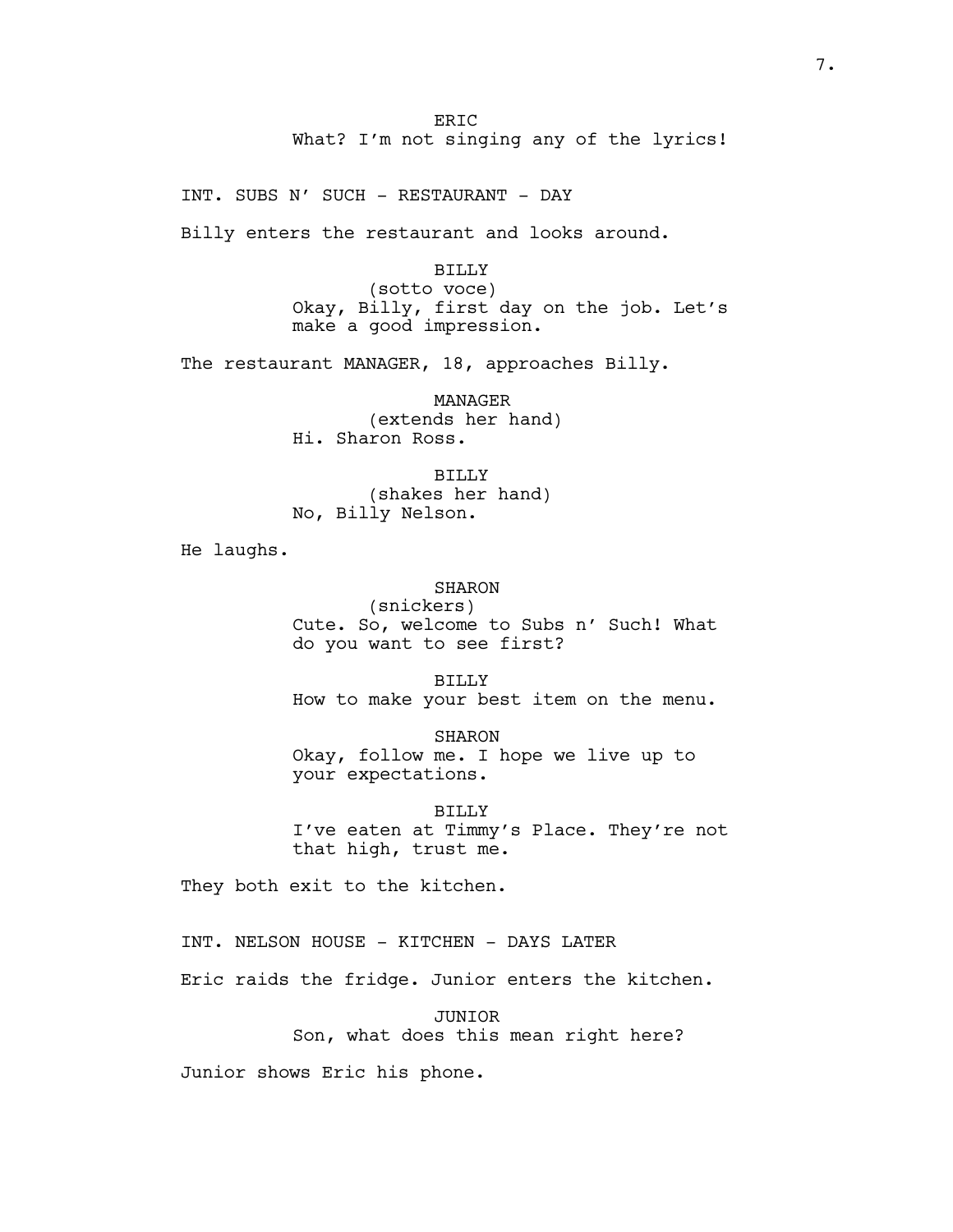ER<sub>TC</sub> There's a "Little Willie" Facebook page? Look at all of the likes!

JUNIOR I thought you said this was gonna blow over!

ERIC Dad, you still don't know that the song is even about you!

Eric swipes left.

ERIC (CONT'D)

Then again...

## JUNIOR

What?

# ERIC

The song is from the forthcoming album, "Songs About Willie". Her next single is "Willie or Won't He?" And here's a video on YouTube by her called, "I Bet You Think This Song's About You, Willie Jr., Well, You're Right, You Little Turd." Subtle.

JUNIOR What am I gonna do? This could ruin my career!

Cynthia walks in and fixes her lips to say something.

JUNIOR (CONT'D) (to Cynthia) Oh, get lost!

Cynthia walks back out.

#### ERIC

Dad, I'm reading the lyrics on Genius. "Don't need no Little Willie for me; not that clown from Tennessee."

# JUNIOR

What? I'm not even from Tennessee. Born and raised here...well, Madison. She must have confused me with someone else!

ER<sub>TC</sub>

Maybe if you tell her that, she'll pull the songs or something.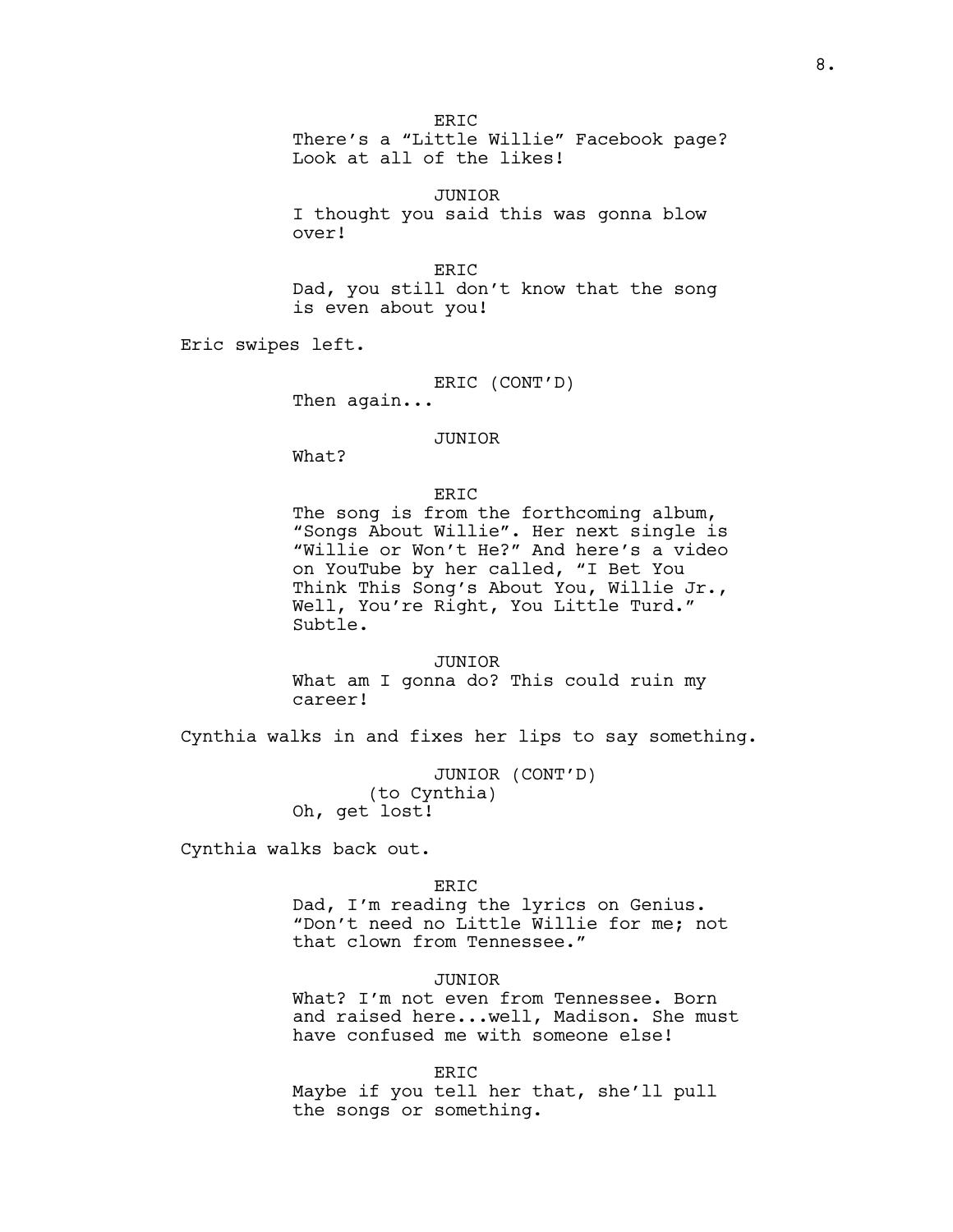JUNIOR What have I got to lose? I remember her address. Come on.

ERIC Cool, I can get her autograph.

Junior turns to look at him.

ERIC (CONT'D) And throw it away...because it's a waste of paper...and I want to see her face when I throw it...oh, let's just go.

They both exit the house.

EXT. OUTDOORS - DAY

Pablo walks the McNair family dog, ARLENE.

PABLO

Stupid Polly, making me walk Arlene again. That's alright. I know those pills in her sock drawer ain't candy.

Pablo stops and stands on Arlene's leash. Arlene tries to pull away. She grunts.

> PABLO (CONT'D) Hold on, I gotta tie my shoe. (to himself as he ties) Through the rabbit hole. (to Arlene) Good girl, you stopped wiggling.

He lifts his head. Arlene is no longer on the leash.

PABLO (CONT'D) Uh, where'd you go?

He sees Arlene a few steps ahead of her. She looks at him, pants, barks, and wags her tail.

> PABLO (CONT'D) Come on, Arlene.

He steps closer, and Arlene steps back a few steps.

PABLO (CONT'D) I'm not playing right now.

He inches closer, and Arlene inches in the other direction.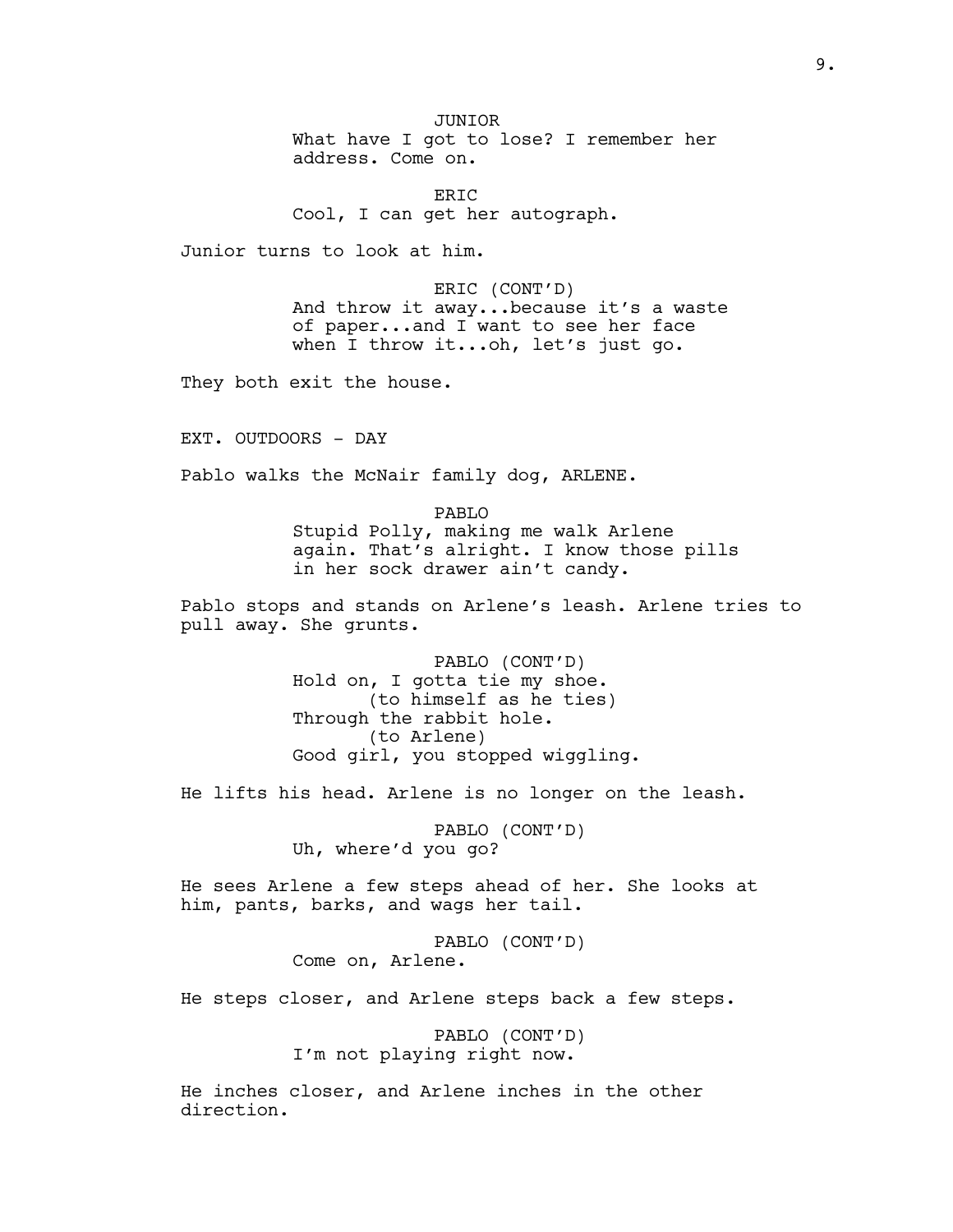PABLO (CONT'D) Come on, you stupid dog!

Arlene stops moving.

PABLO (CONT'D) Finally, let's get you back on this leash.

Pablo tries to grab her, but she runs away.

PABLO (CONT'D) Oh, I'm getting too old for this!

INT. BILLY'S DORM ROOM - DAY

Billy walks to the door and opens it. Sharon is there.

SHARON William P. Nelson, III, how dare you?!

BILLY

Have we met?

**SHARON** You remember me. You did a horrible review of my restaurant, Subs n' Such!

BILLY

All I did was write a Yelp review and said your sandwich was good.

SHARON Right! How could you?

BILLY

(confused) I don't know what I was thinking?

#### SHARON

We take pride in our work. We usually get nothing but high marks in our food. Quality meats, hand-made bread, you name it! What do you know about critiquing food, anyway?

## BILLY

I know a good deal. Besides, I'm just one critic. This can't be the first time you've heard a less-than-perfect review.

SHARON

You're wrong. You're not a critic at all!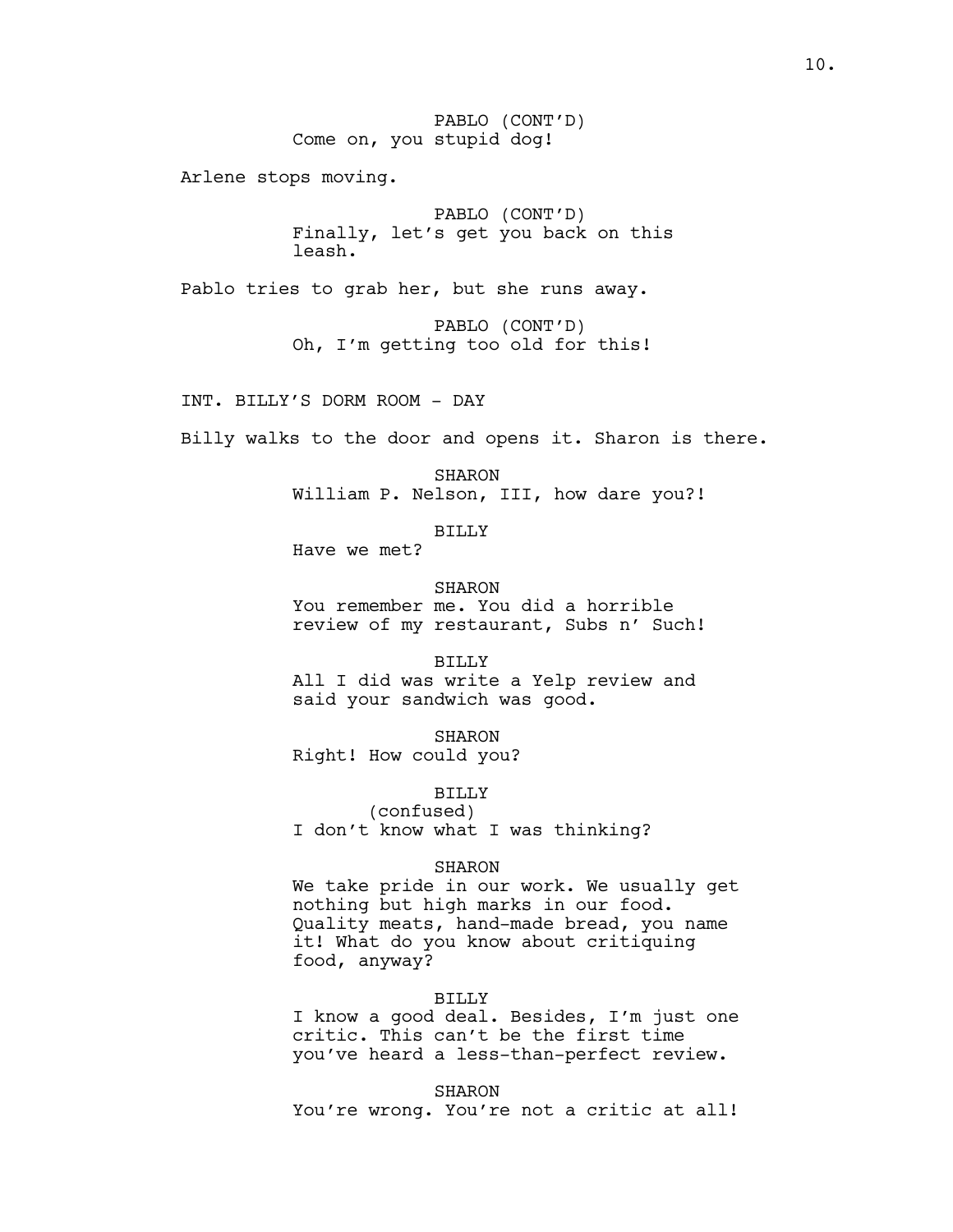BILLY Well, if I wanted to, I would have said that your bread tasted day-old!

SHARON It was in the freezer. Sue me!

BILLY Don't tempt me! And what gives you the right to come to my doorstep anyway?

RON, Billy's roommate, calls out from his bed.

RON Especially since some of us are trying to sleep.

BILLY Stay outta this, Ron!

SHARON I hope you get fired from your job!

She storms away.

# BILLY

(calling out) Yeah, well...I hope your meats get slimy...and smell bad and...wait, come back, I wanna do it over!

Billy grunts in frustration.

EXT. LIL SUZY DOO'S HOUSE - DAY

Junior and Eric stand on the doorstep. Junior knocks on the door. LIL SUZY DOO opens it.

> LIL SUZY DOO Well, look who came crawling back!

JUNIOR Susan, I think there's been s misunderstanding.

LIL SUZY DOO No misunderstanding! Now get off my property, fool!

ERIC Hey, don't talk to my dad like that!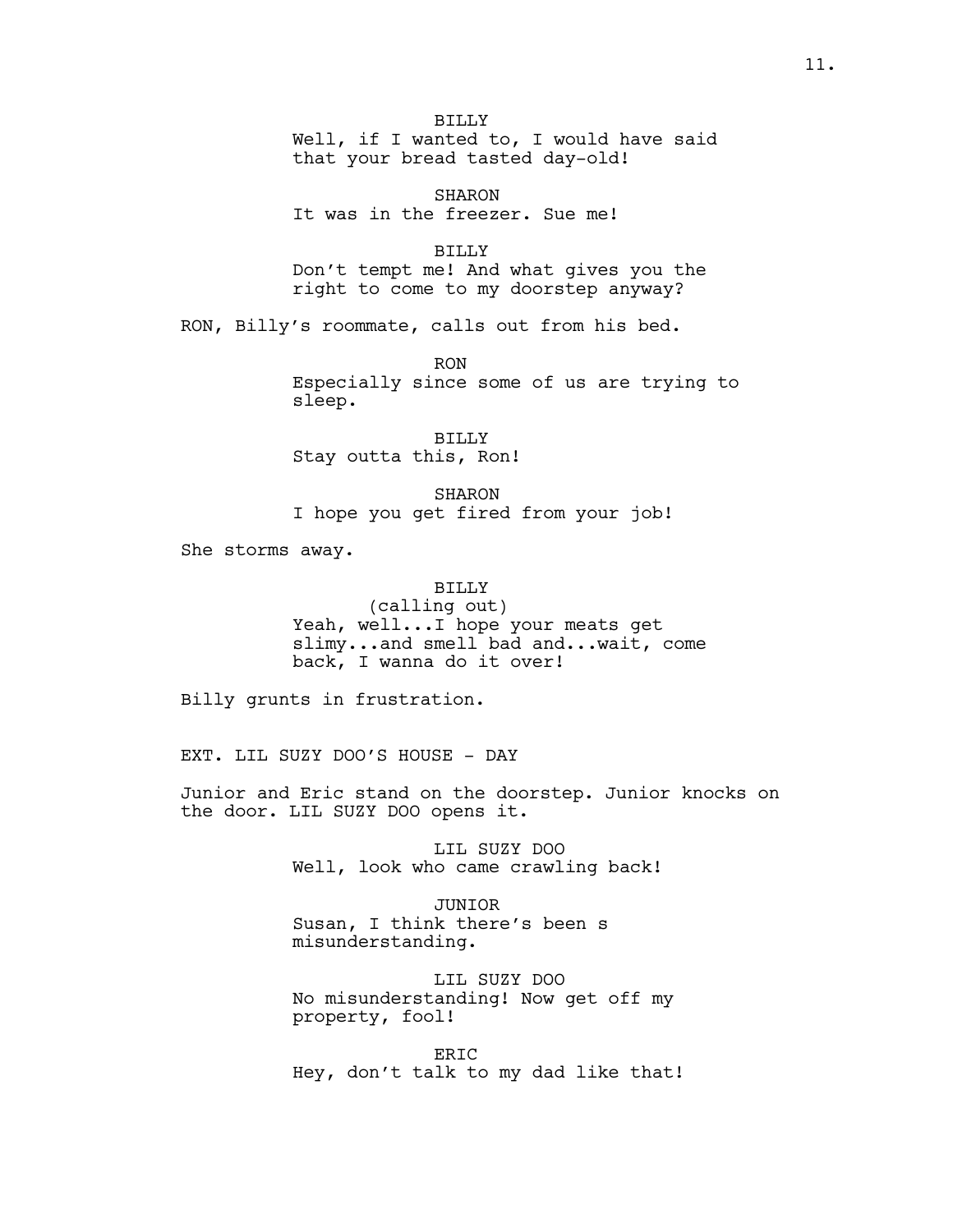LIL SUZY DOO (looks up in the air) Huh? Who said that? Where are you?

ERIC Oh, is that a short joke?

LIL SUZY DOO No, that would be you.

# JUNIOR

Look, Susan, are you sure you got the right guy? You and me only went out once. And I'm not even from Tennessee.

LIL SUZY DOO I think I remember Willard Thomas, Jr., okay?

#### JUNIOR

See, that's not even me!

LIL SUZY DOO Oh, there you go with your mind games again.

(turns to her cell phone) Ain't it sad, ladies, when men do stuff like this? (turns back to Junior)

Now get outta here, Willard, if that's your real name!

JUNIOR AND ERIC IT'S NOT!!

LIL SUZY DOO Oh, I don't know what to believe anymore.

# JUNIOR

Well, believe this. It's not fair that you're making me pay for another dude's mistakes. I make plenty mistakes on my own.

# ERIC

Yeah, Susan, what do you say?

LIL SUZY DOO I hear ya. I'll do some editing of the song and repost it. Don't worry.

#### JUNIOR

Thanks, Susan. And I'm sorry things didn't work out between us.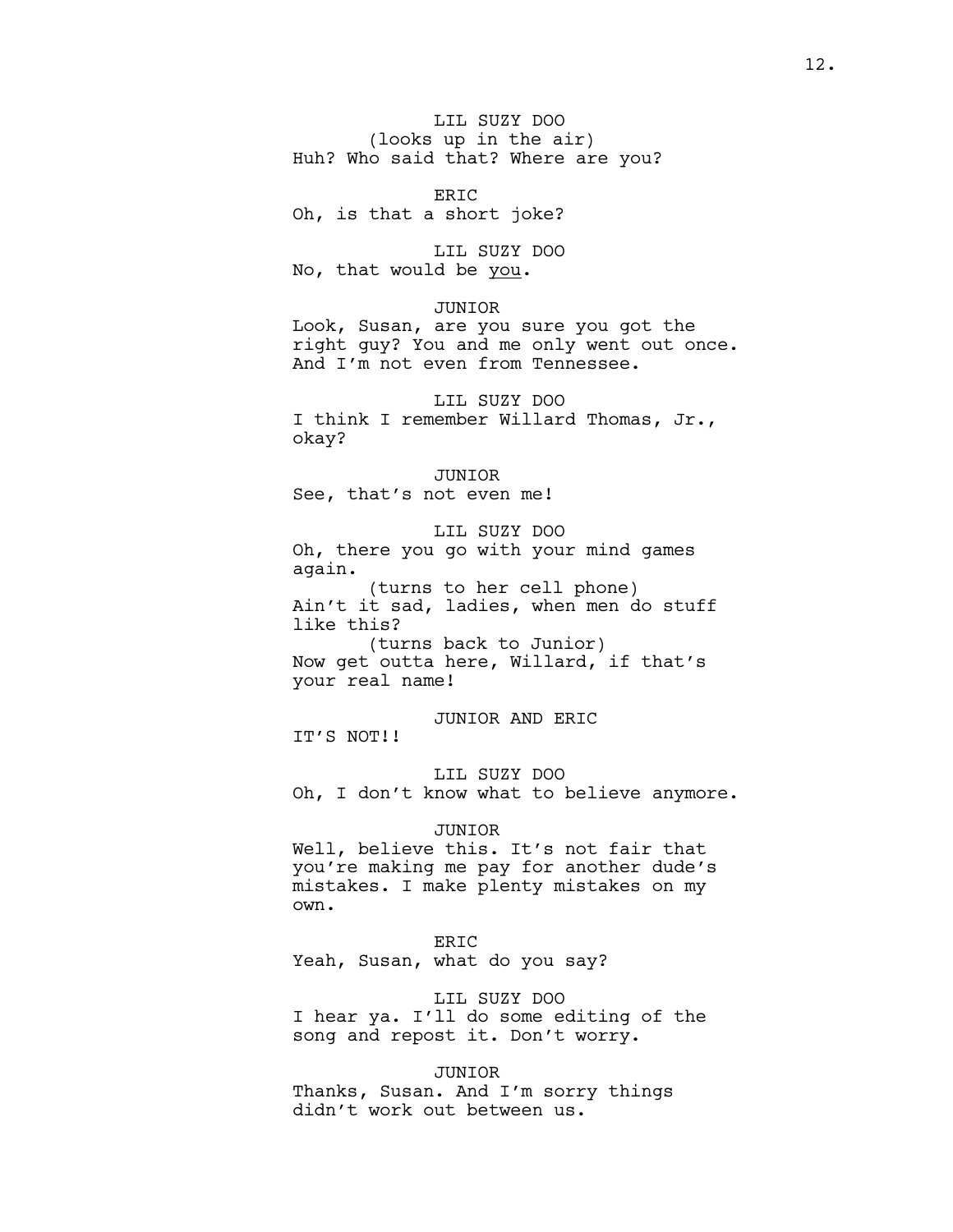She closes the door. Junior and Eric leave the doorstep.

JUNIOR

And that is that, son! This move we made absolutely solved everything! I'm sure we will never hear about this issue again!

INT. NELSON GARAGE - DAY - LATER

Eric is underneath the grand piano and tries to tune it. Junior barges in.

> JUNIOR Eric, how could you?

ERIC (lifts up his head) Tune your piano?

JUNIOR Aw, I don't care about that, you idiot! Look at this!

Junior pulls out his phone and shows Eric.

ON THE PHONE

Lil Suzy Doo's "Little Willie" song is remixed with splices of her, Junior's, and Eric's earlier conversation.

> ERIC (ON THE VIDEO) Wh-wh-what do you say?

JUNIOR (ON THE VIDEO) I'm sor-sor-I'm sorry...

BACK TO NELSON GARAGE

ERIC Wow, is that Beyoncé?

JUNIOR And look on TikTok!

Junior swipes right on his phone.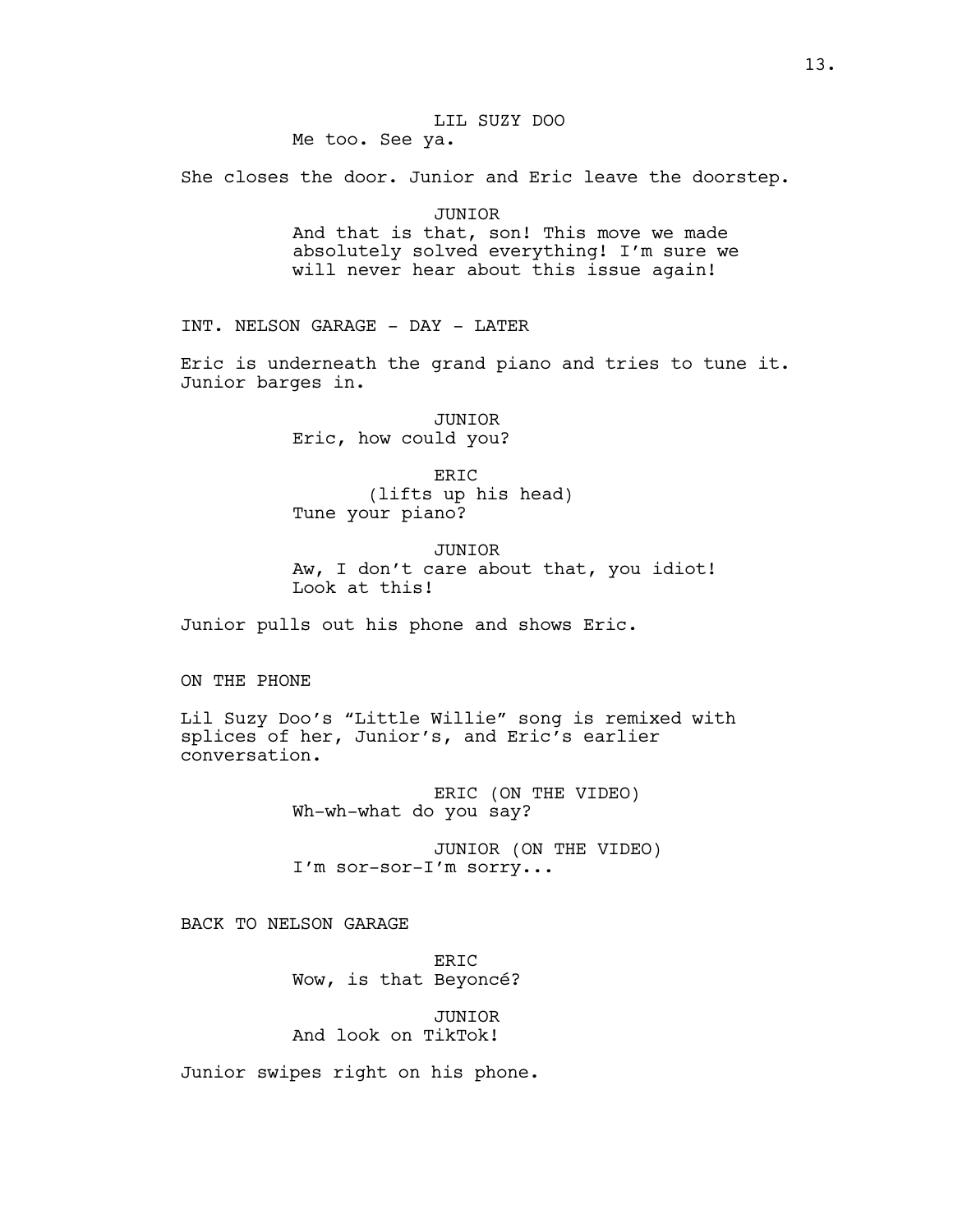ER<sub>IC</sub>

Look how many challenges there are for that song! But why are you blaming me?

JUNIOR You told me to take the high road, and now she's making it worse!

Cynthia enters with a package and hands it to Junior.

CYNTHIA

Special delivery.

Cynthia leaves. Junior opens the package. He reads the letter inside.

# JUNIOR

"Sorry, but there's money to be had. To make up for it, here are two tickets to my next show and a few autographed tee shirts. Susan."

ERIC

(takes the package) Is there a size medium in here?

# JUNIOR

(snatches it back) Gimme that! We need to fight fire with fire. I need to make a diss track about her. And you're gonna help me!

ERIC

What? Help an old guy make a diss track? No way!

JUNIOR

Boy, as long as you live under my house, you're gonna follow my rules!

ERIC

Wait, didn't you give this house to us?

## JUNIOR

Yeah, but I always wanted to say that.

ERIC

Look, you know some people in the industry. Ask them!

# JUNIOR

But they're all my age and don't have the young ear to the street like you.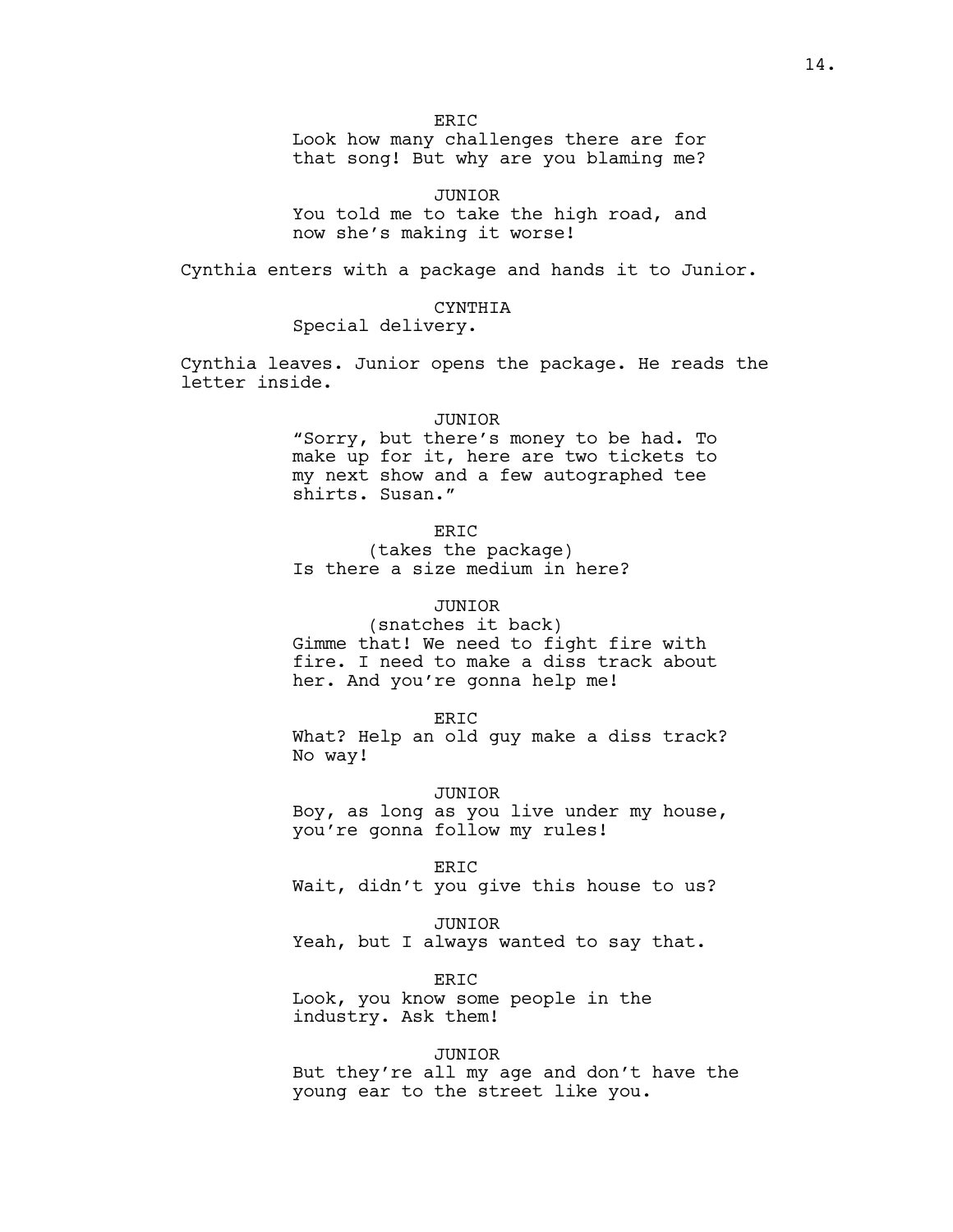ERIC Dad, it's not that hard to write. Just look for what's current.

JUNIOR Hmm, okay. Well, I do like that song, "Beep Me 911". And I just saw, "Phone Booth", on TV the other day.

Eric stares at him.

ERIC Yeah, I'm gonna help you out.

EXT. OUTDOORS - DAY - LATER

Polly walks up to Pablo.

POLLY Hey, squirt, what's taking you so long with Arlene?

PABLO She walked off and won't come back!

Pablo points to Arlene who is a few feet away. She looks at both them, smiles, barks, and pants.

> POLLY (claps her hands) Here, Arlene, here!

PABLO That won't work. Here, give me your candy bar.

Pablo snatches a candy bar from Polly's hand.

POLLY

Hey!

PABLO (waves the candy bar to Arlene) Want some chocolate? Come on!

Arlene inches closer to them. Polly tries to grab her, but she runs away into the traffic.

SFX: TIRES BRAKING HARD.

# POLLY

Watch out!!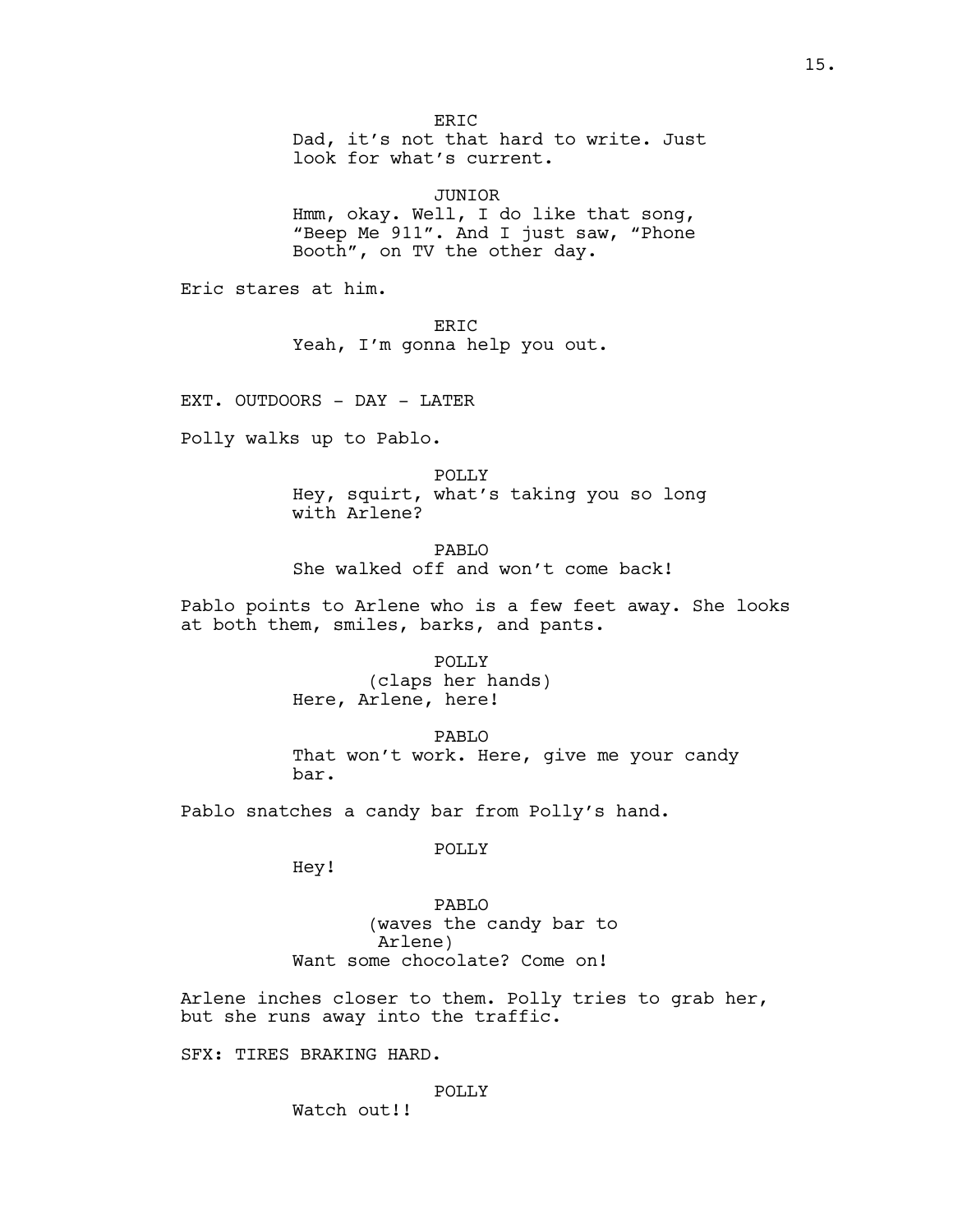The car stops in front of Arlene, who stands there and continues to pant and bark.

PABLO

Oh well. Not goin' anywhere for a while?

He takes a bite out of Polly's candy bar. Polly looks at him angrily.

INT. NELSON HOUSE - LIVING ROOM - LATER

Eric and Billy sit and watch TV. Junior bursts through the front door and slides on the floor.

> JUNIOR Wassup, Nelson family?

He gets up, runs to the remote, and changes the channel.

ERIC AND BILLY

Hey!

JUNIOR My video's about to come on.

ER<sub>IC</sub> You made one that fast?

JUNIOR Yep. I took your advice and called all of the people I know. Check it out.

ON THE TV

Junior sits on top of a desk and addresses the camera.

# JUNIOR

Hi. I'm Willie Jr., award-winning artist who brought you, "Funky Business". But I'm here to talk about something serious. Women's rights are important in our society, but so are men's. We can't spend our time fighting with one other. We have to show unity. I wanted to make a song about it, so I called on Taylor Swift, BTS, Olivia Rodrigo, and Nas to help me out. They couldn't make it, so I reached out to Cardi B, The Rolling Stones, and Garth Brooks.

(MORE)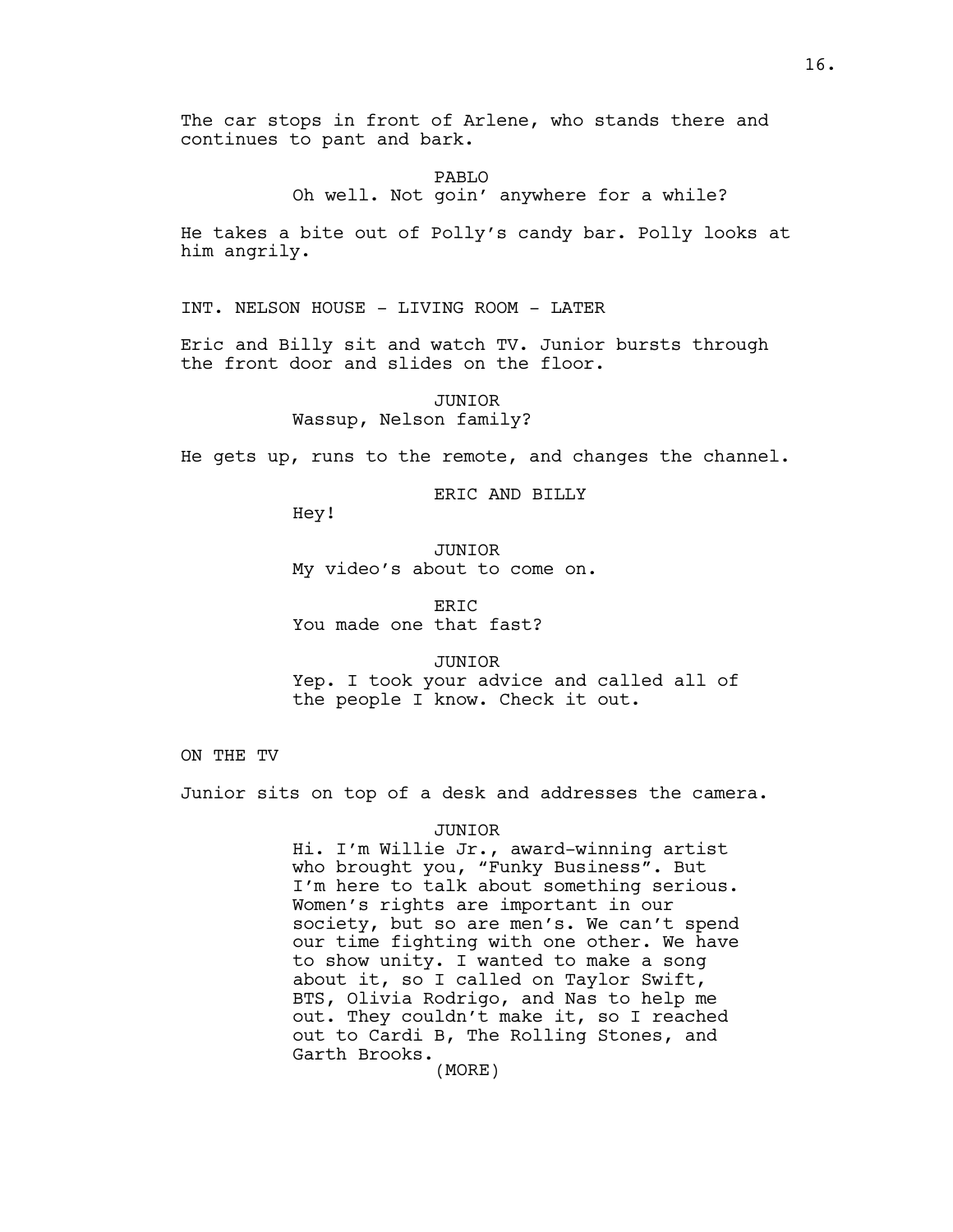## JUNIOR (CONT'D)

They passed, so I enlisted the help of some lesser artists like Rok Now, Scary Disc Jockey, and Milt Chocolate, and we present to you, "Don't Bring Me Down".

BACK TO LIVING ROOM

#### BILLY

Oh, lord.

ON THE TV

Junior and the artists are in a recording booth. The music starts.

> JUNIOR "Don't believe the things you hear about me, we need to get together naturally."

MILT CHOCOLATE chimes in.

MILT CHOCOLATE "Suzy Doo, your days are through, stop wrongin' us, sing along with us."

BACK TO LIVING ROOM

JUNIOR

This song will double as a Christmas tune, so I got Christmas Claus to perform on it, too.

ER<sub>IC</sub>

"Christmas Claus"?

JUNIOR

Yeah, we didn't have time to find a Santa Claus, so there's Christmas Claus.

ON THE TV

CHRISTMAS CLAUS, a black man donning a white, dingy Santa hat, a dirty, grey beard, and a wrinkled, red, track suit, gets on the mic and holds a full wine glass.

> CHRISTMAS CLAUS (slurs his speech) Ho, ho, and uh, ho! Yeah, all ho's! Let's become one and come together!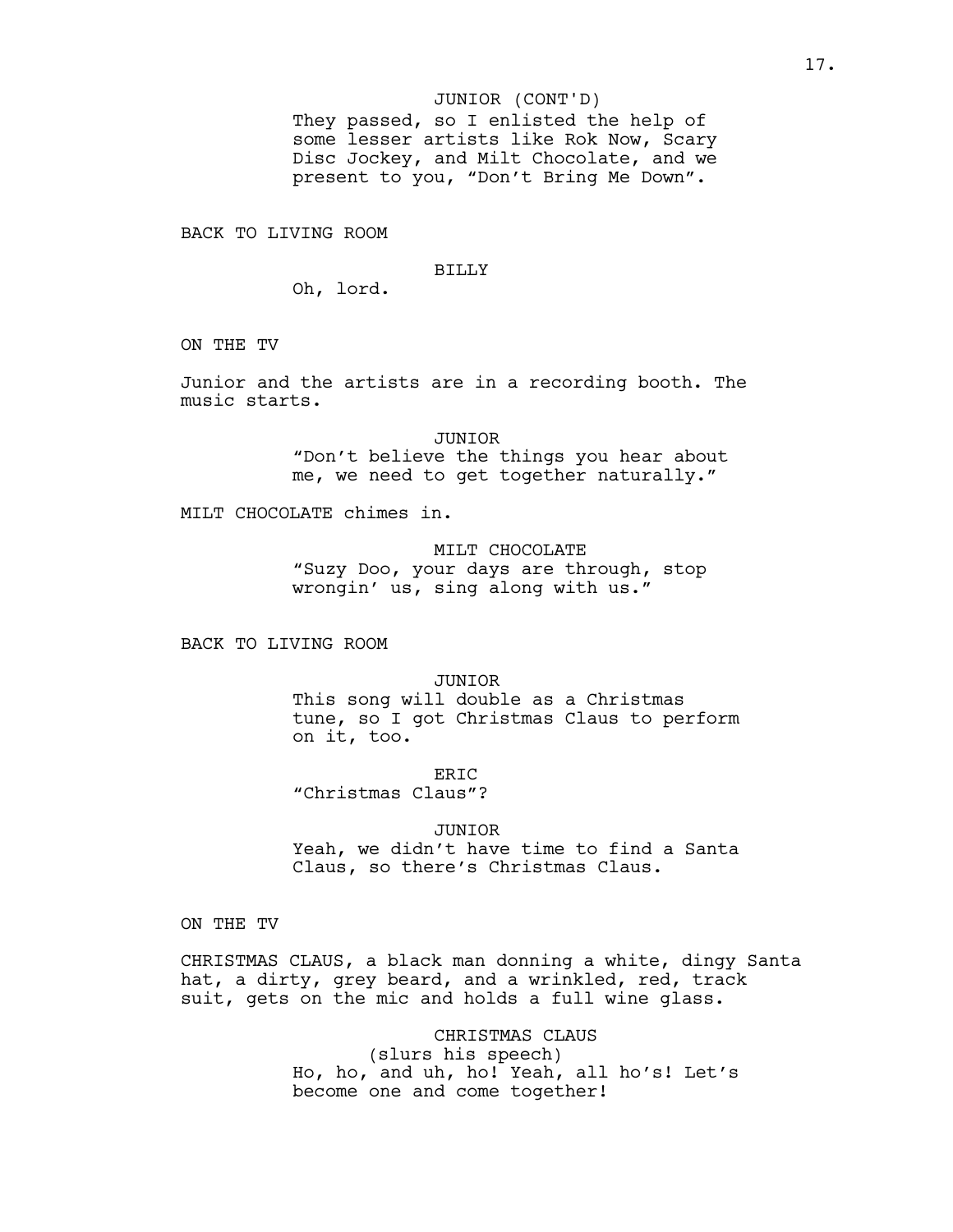# BILLY

Wow.

sucks.

# JUNIOR

I know, right? But I can't take all the credit. It was Eric's idea.

ER<sub>TC</sub> No way, man, this is all you.

JUNIOR

Billy, give me your honest opinion.

BILLY Okay. That was the worst thing I've ever seen in my life. Everything about it

(to himself) "Sucks". "Sucks n' Such"! "Sharon, your restaurant should be called, 'Sucks n' Such'!" That's what I should've said! Damn!

Billy runs away. Junior sits next to Eric.

JUNIOR Why's he playa-hatin'? Hashtag, square!

Junior tries to draw a square shape in the air with his hands, but Eric pushes his hands away.

> ER<sub>TC</sub> Stop it! Where are those tickets? It's time to solve this once and for all. Follow me!

Eric gets up and exits. Junior follows him.

EXT. OUTDOORS - DAY - LATER

Arlene kneels in the middle of the street. Behind her is a traffic jam. Arlene barks.

SFX: Cars HONKING.

POLLY You just had to get a dog! Why not a fish?

PABLO What? You wanted her for your birthday!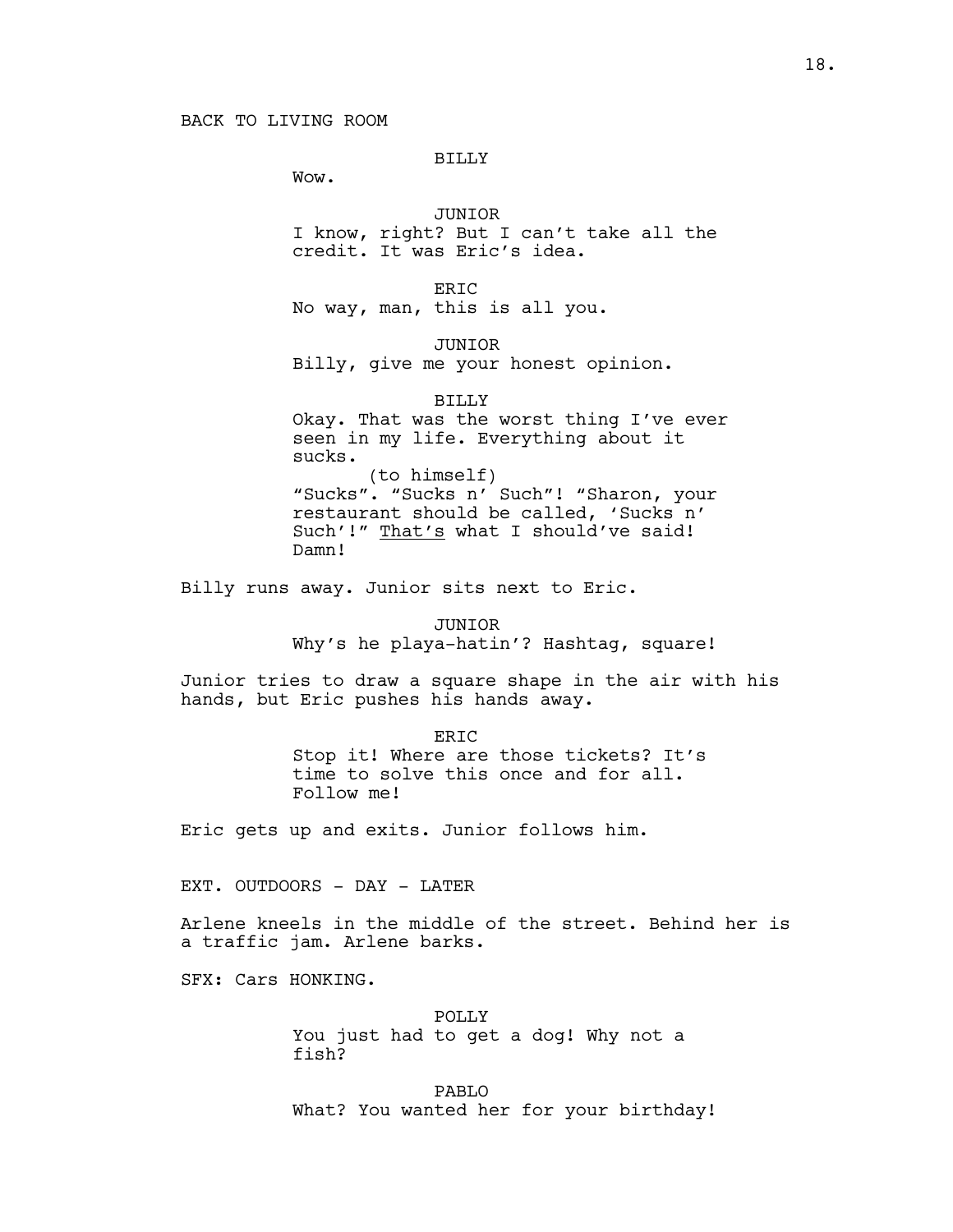POLLY Why you bringin' up old stuff?

Matt and Rhonda approach them as they walk their dog, BONY.

# RHONDA What's going on over here?

POLLY The usual "dog plays in the traffic" thing.

MATT Well, dogs like to play with each other. Let's get Bony to lure her back here.

He lets Bony loose.

# MATT (CONT'D) Go get her, boy!

Bony runs to Arlene. They both walk around and sniff each other.

> MATT (CONT'D) Okay, now come back.

The dogs both continue to sniff and walk. Then they sit down.

> PABLO What are they doing, having a sit-in?

RHONDA Hell no, they won't go.

POLLY I'm gonna call Mom for help.

Polly leaves the area.

INT. BILLY'S CAR - DAY - LATER

Billy drives and presses a button on his phone.

SHARON (V.O.) Hi, Billy, this is Sharon. I wanna apologize for the way I acted. It was very unprofessional of me. Listen, I'm the manager of another restaurant. If you're not busy, the address is 555 N. (MORE)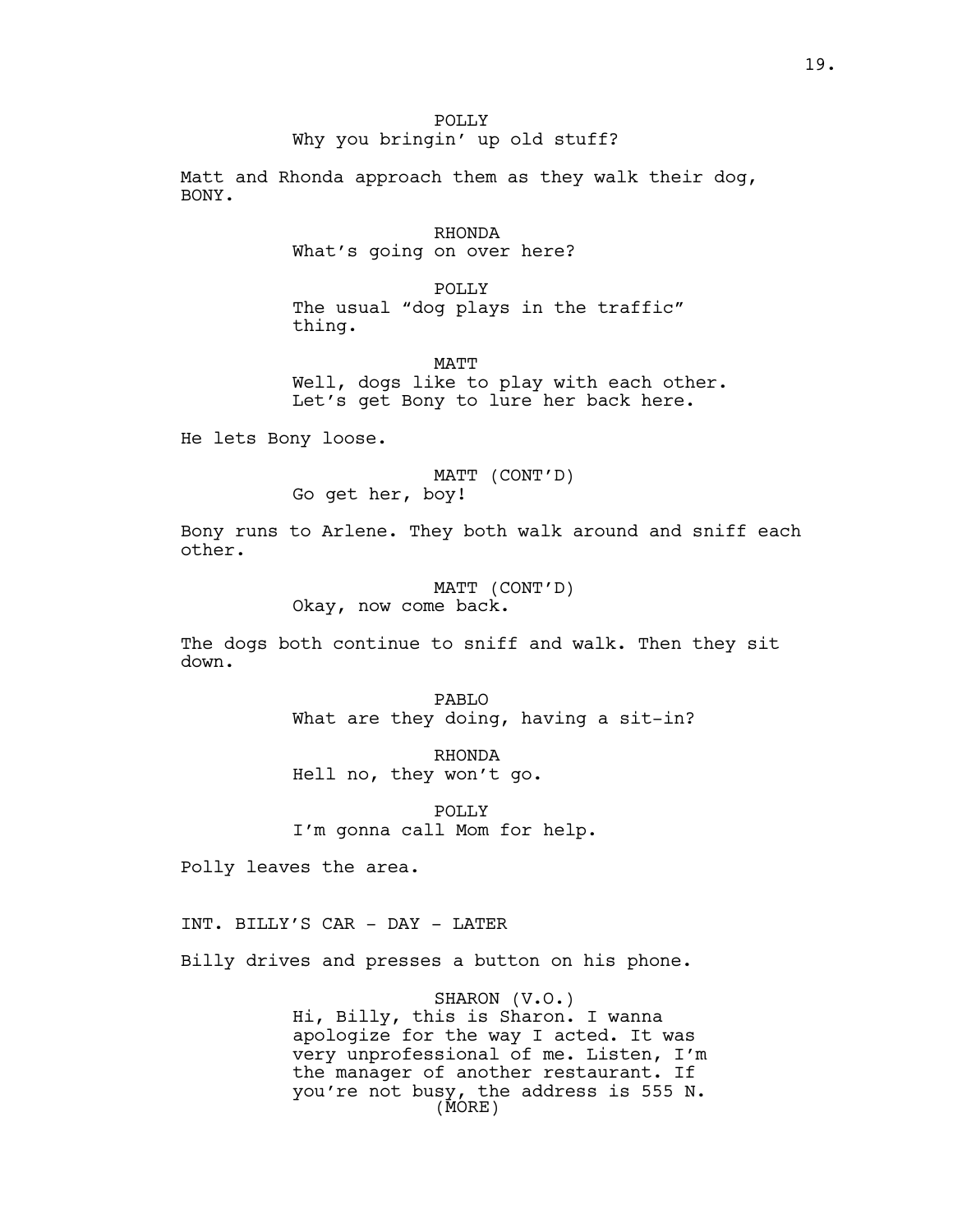Howell. Come by, and I'll make sure you have a better experience. Bye. SHARON (V.O.) (CONT'D)

EXT. APARTMENT DOOR - EVENING

Billy approaches the door and looks around.

BILLY Hey, this isn't a restaurant!

He rings the doorbell. Sharon opens it.

SHARON

Hi.

BILLY Sharon, what's the deal? You told me to come to a restaurant.

**SHARON** 

Yeah, I did. Come in.

Billy walks in. There is a dining room table set up for two.

> SHARON (CONT'D) Have a seat, and I'll get your food.

BILLY This is your restaurant?

SHARON You might say that.

BILLY But you said that.

SHARON

Yeah, I lied.

Billy smirks, then sits down.

INT. DIVE BAR - NIGHT

Eric and Junior enter a smoky dive bar. There are a few people scattered around the bar.

> ERIC Pretty empty for it to be a concert here.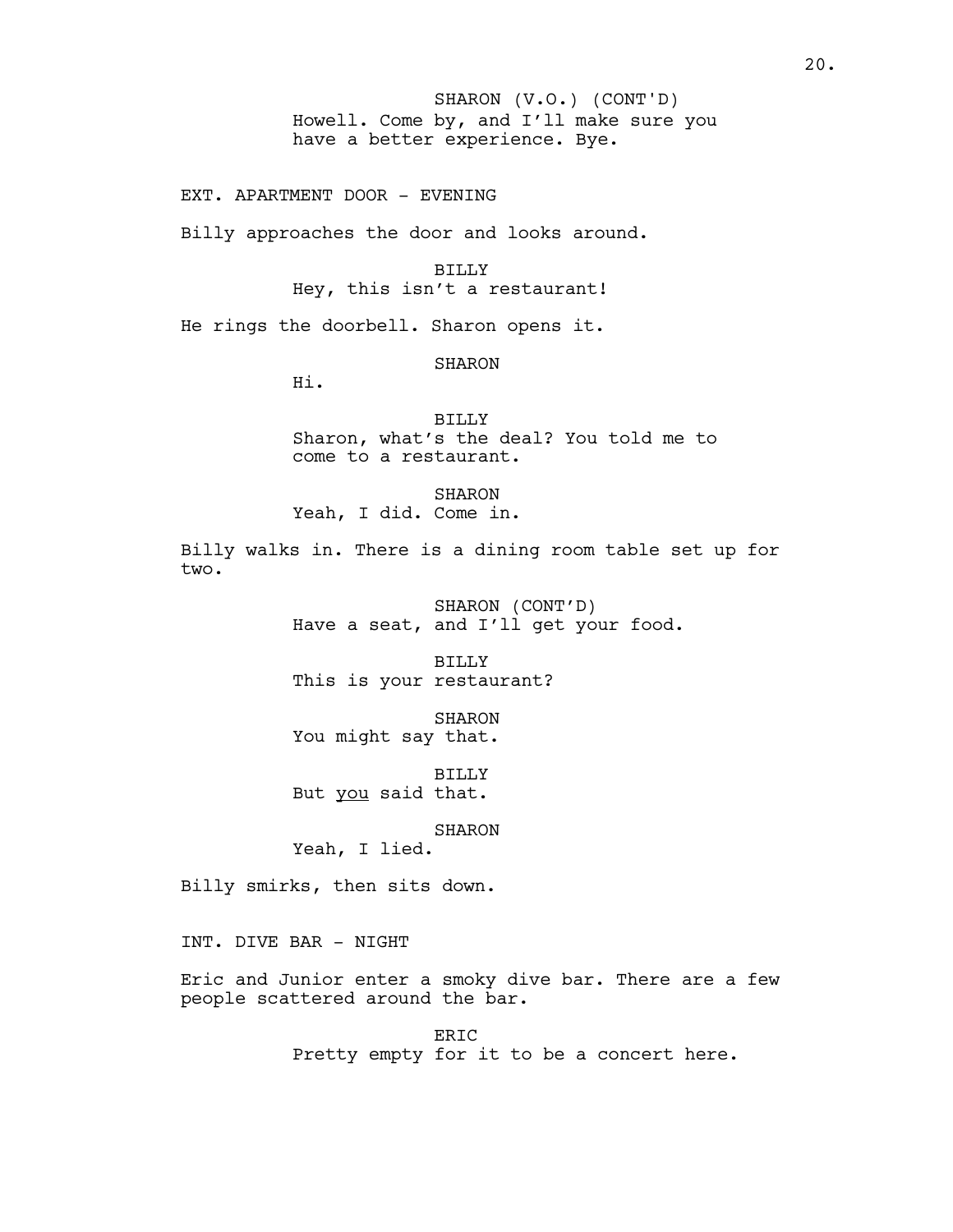JUNIOR You kidding? This is half the size at my concerts.

The MC steps up to the mic.

MC Now, the moment you've been waiting for, Lil Suzy Doo!

The audience gives scattered applause. Lil Suzy Doo hits the stage.

> LIL SUZY DOO (singing) "Don't want no Little Willie..."

ERIC Why aren't the people gathered at the stage?

JUNIOR Maybe they're getting drinks?

Eric stops a PATRON.

ERIC Hey, what's up with this crowd?

PATRON #1 Oh, that broad's old news! I'm just here for the drink specials!

Lil Suzy completes her song and looks flustered.

LIL SUZY DOO Thank you, Cleveland!

She exits the stage. Another PATRON yells.

PATRON #2

It's Milwaukee!

ERIC (to Junior)

I think her career's dead, Dad!

JUNIOR

Hey, it is!

He and Eric laugh and give each other a high five.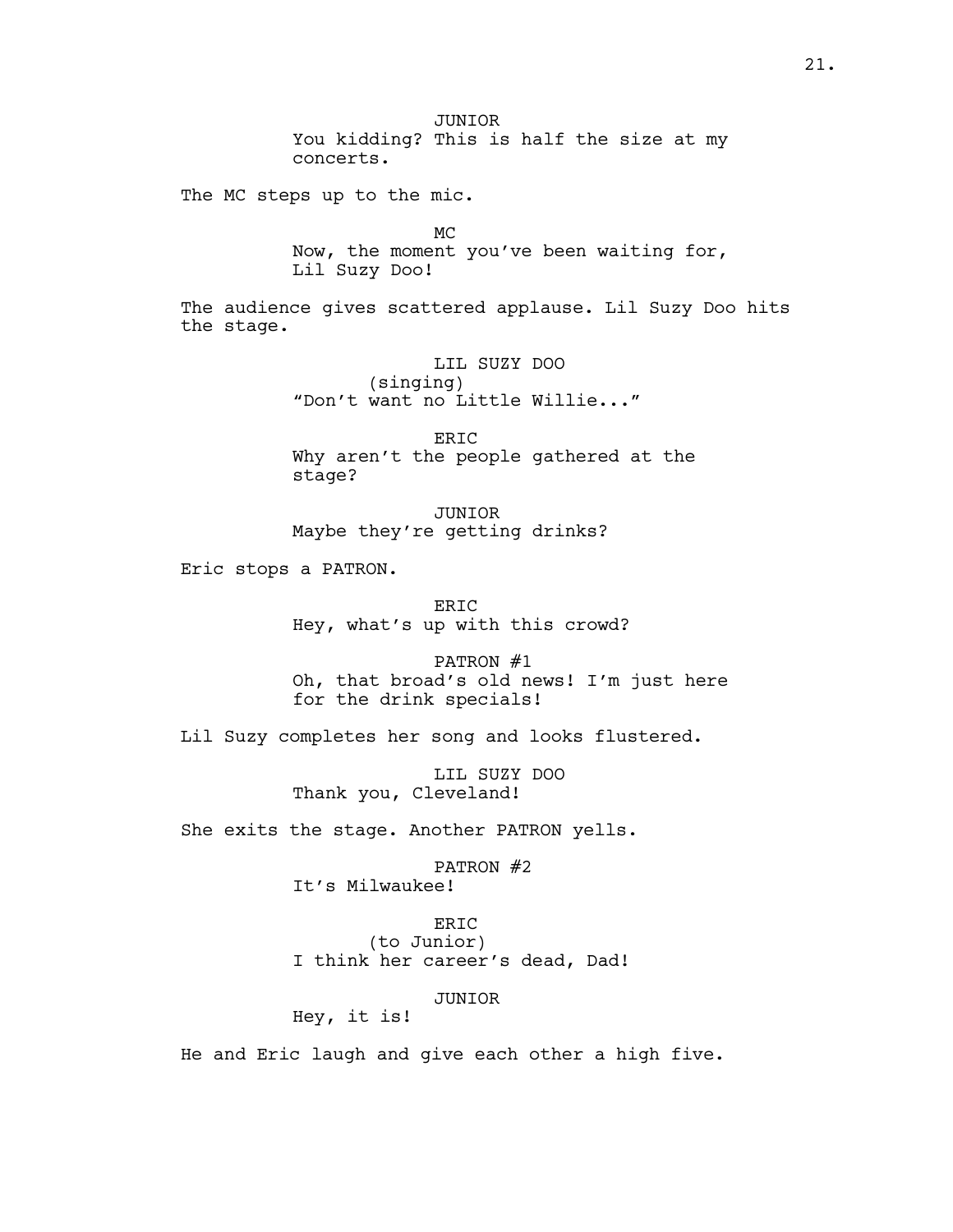ERIC Ha, ha, ha... (to a bartender, in sotto voce) ...gimme two beers.

JUNIOR (grabs Eric's arm and pulls him away) Nice try.

ERIC But it's a special occasion!

They both leave the bar.

INT. SHARON'S APARTMENT - LATER

Billy and Sharon finish eating.

BILLY Sharon, why did you do all of this for me?

SHARON Well, I didn't make the best first impression. And you're kinda cute.

## BILLY

So are you, I guess.

They both move their chairs closer to each other and kiss.

> BILLY (CONT'D) And you make a pretty great dinner.

SHARON I make a good breakfast, too. You should try it.

BILLY Oh, I bet people around the block line up for it!

SHARON

Uh, no, not really.

BILLY Well, they should! When can I come by to taste...?

Sharon raises her eyebrows and smirks.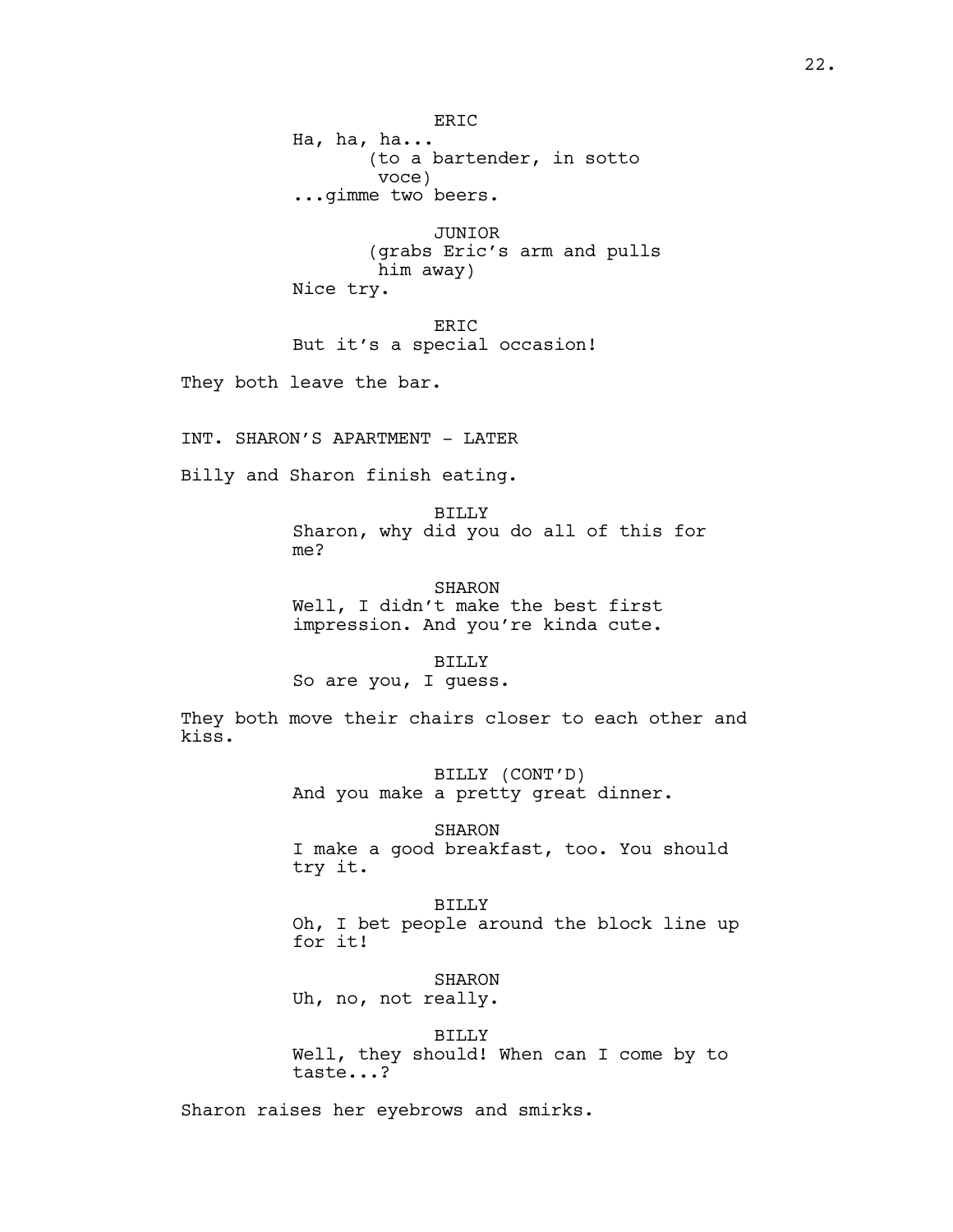They continue to kiss and lower to the floor.

EXT. OUTDOORS - LATER THAT EVENING

Polly returns, with Cynthia, to Matt, Rhonda, and Pablo.

POLLY There they are, Mom.

CYNTHIA Oh, no problem. Wait here.

Cynthia walks out in the traffic to Arlene and Bony.

PABLO Oh no, she's gonna get killed!

POLLY She's risking her life for them. I, for one, am proud of her.

MATT Will you two be quiet?

Cynthia kneels a few steps from the dogs.

CYNTHIA (slaps her thighs a few times) Here, girl! Here, boy! Come on!

The dogs walk up to Cynthia, who sticks out her hand. They both lick her hand. Cynthia grabs them both by the collar and walks them back to the sidewalk.

> RHONDA How'd you do that?

CYNTHIA You have to get on their level, literally.

The families put the leashes back on their respective dogs and walk to the Nelson house. Matt unlocks the front door and opens it.

> RHONDA (lets go of Bony) Thanks for your help, Cynthia.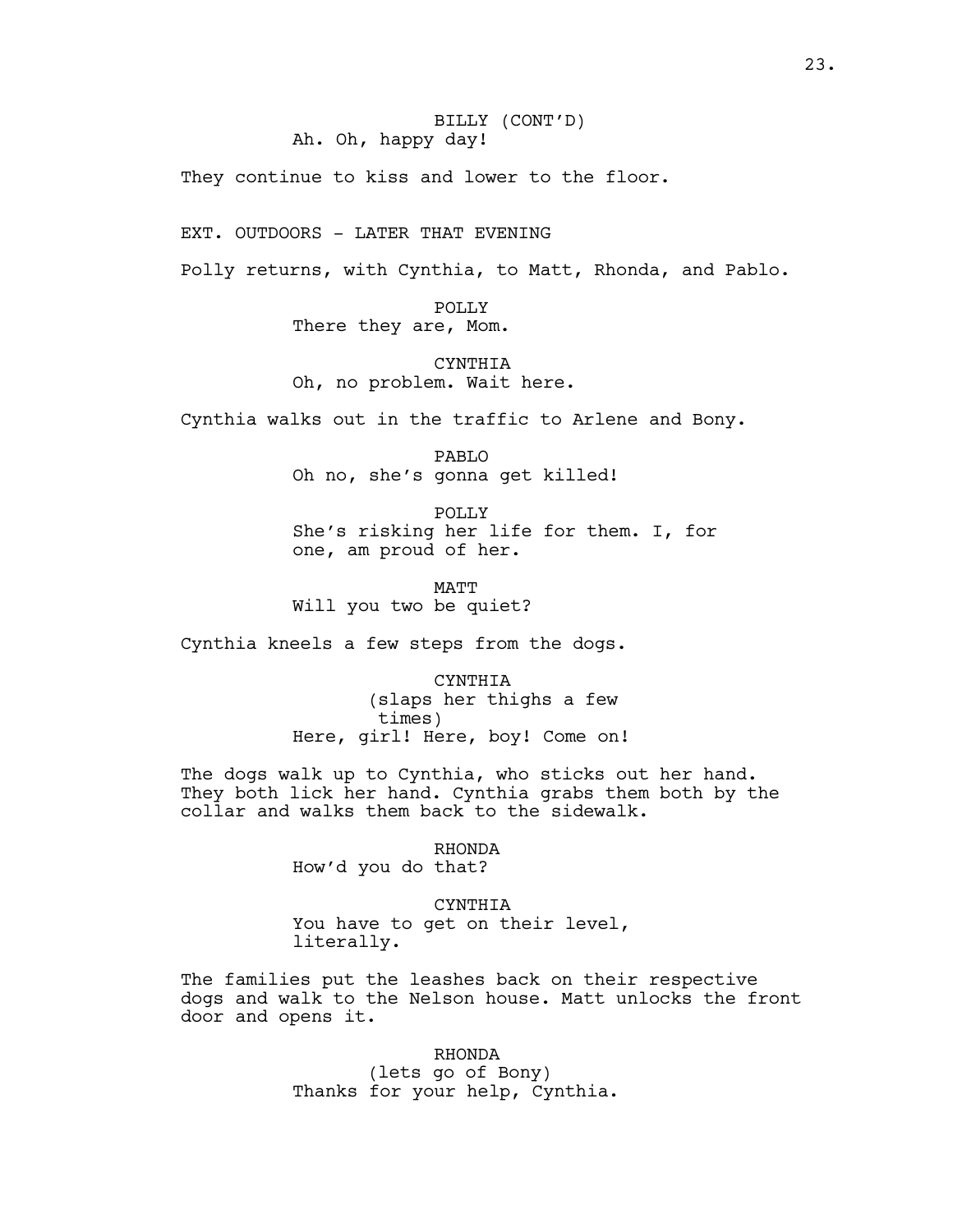Bony runs into Matt's hand and then runs into the house. Matt drops his keys on the floor inside. Arlene wiggles out of her harness and follows Bony inside. The dogs close the door.

## MATT

Hey!

Matt wiggles the doorknob but cannot open it.

MATT (CONT'D) The door's locked. Rhonda, where are your keys?

RHONDA

They're inside!

Matt pounds on the door.

MATT

Bony!

CYNTHIA

Arlene!

POLLY

Wilma!

The others angrily look at her.

POLLY (CONT'D) Oh, come on, that was funny.

RHONDA I'll handle this.

Rhonda rings the doorbell.

SFX: DOORBELL CHIMES.

The dogs bark repeatedly.

MATT (to Rhonda) What did you think that would do?

# RHONDA

Sorry!

INT. JUNIOR'S APARTMENT - NIGHT SFX.: DOORBELL BUZZ.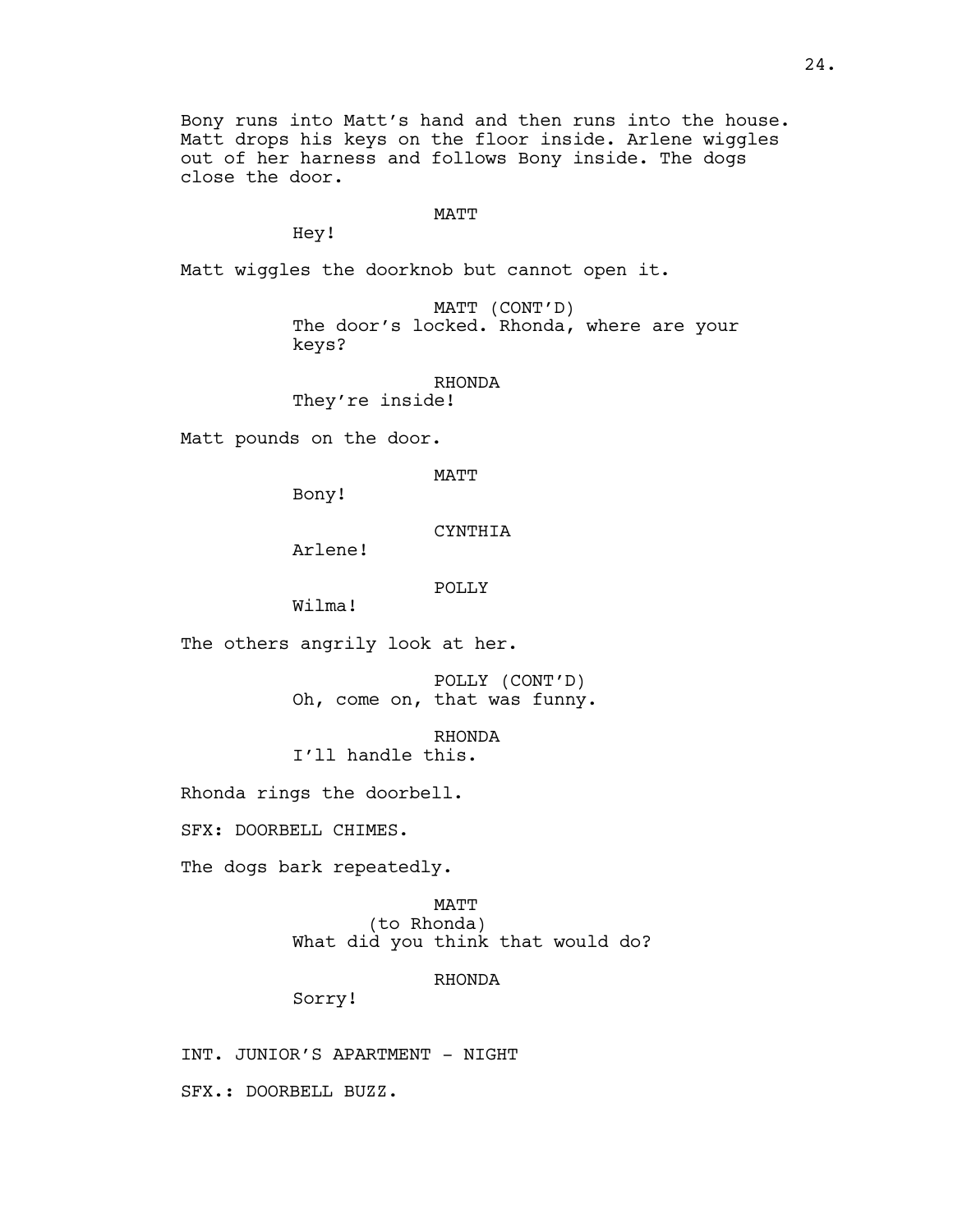JUNIOR Eric, get the sodas. I'll get the pizza.

Junior opens the door. Lil Suzy Doo, who wears a pizza delivery uniform, awaits.

> LIL SUZY DOO (begrudgingly) Here's your pizza.

JUNIOR Susan, this is your job now?

LIL SUZY DOO Yeah, but I had it coming.

JUNIOR You got that right.

They both walk into the apartment.

LIL SUZY DOO Sorry for everything.

JUNIOR (gives her the money) Me too, I guess.

LIL SUZY DOO It's too bad things didn't work out. You're really an okay guy.

JUNIOR Yeah, you too.

They both stare at each other.

MOMENTS LATER

ERIC (walking out of the kitchen) Alright, Dad, here are the sodas.

Junior and Lil Suzy Doo are kissing.

JUNIOR (to Eric) Daddy has company. Go home.

Eric sighs.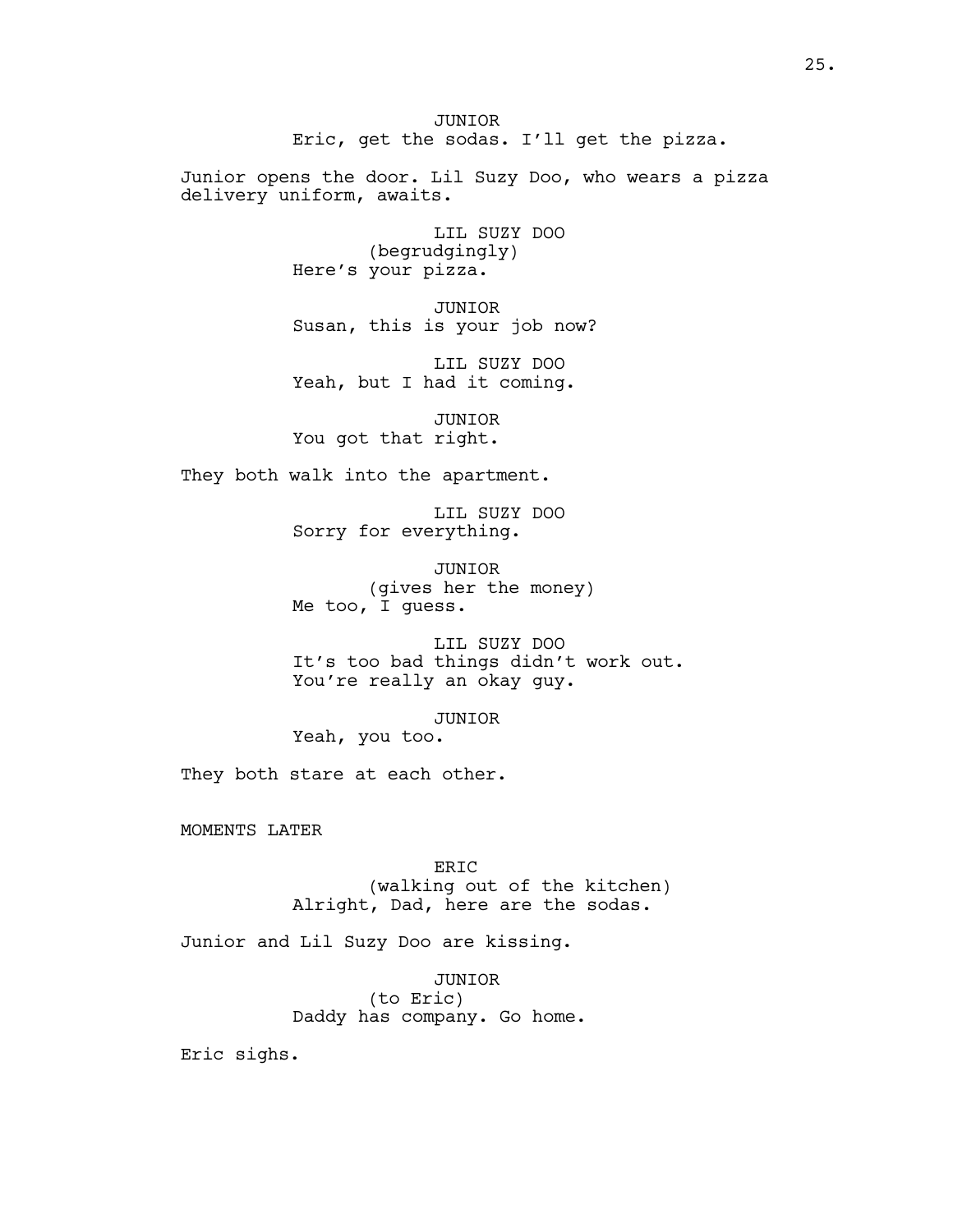SFX: DOORBELL CHIMES.

Eric opens the door. Matt, Rhonda, Polly, and Pablo are there.

> ERIC (walks and sits on the couch) Mom? Matt? Where were you guys?

Polly and Pablo run inside. The others walk in.

MATT

Bony accidentally locked us out, so we spent the night at Cynthia's.

Matt and Rhonda go to their room. Polly and Pablo return with Arlene on her leash.

> POLLY Alright, Mom's waiting for us. Let's go to the car.

PABLO I don't get it. Why would they lock us out? What could he and she be doing in here all by themselves?

POLLY Uh, I think Mom should explain that to you.

Polly, Pablo, and Arlene exit the house.

Billy suavely promenades into the house and hums. Bony suavely promenades to Billy. They both nod and grin at each other and walk away.

Eric turns on the TV. Junior enters and slides on the floor.

> JUNIOR Whassup, Eric Nelson?!

ERIC I take it you're in a happy mood now.

JUNIOR You got it. Everything is better.

ERIC Well, good luck dealing with Susan.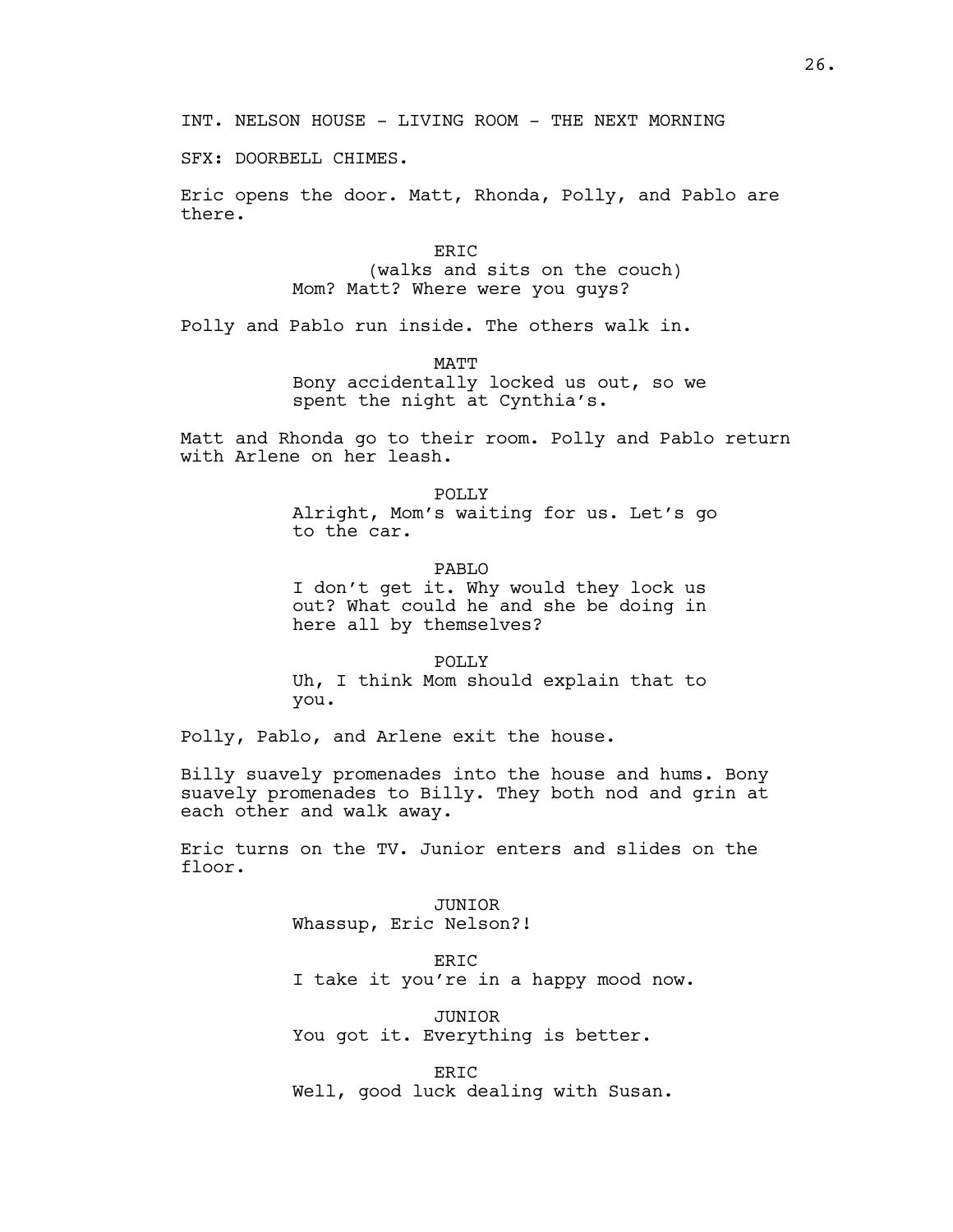JUNIOR

Hey, that's your mother-in-law you're talking about!

ERIC

Uh...what?

Junior directs Eric's attention to the TV.

ON THE TV

REPORTER (V.O.) Early this morning, washed-up singer Willie Jr. tied the knot with recently washed-up singer Lil Suzy Doo!

Lil Suzy Doo, wearing a wedding dress, walks outside a chapel. Junior, wearing a tux, slides outside on his knees as usual, and greets some onlookers.

JUNIOR (ON TV)

Whassup!

An ONLOOKER throws a box at Junior's head.

JUNIOR (ON TV) (CONT'D) Ow! You're supposed to take the rice out of the box!

ONLOOKER (ON TV)

We know!

BACK TO LIVING ROOM

ERIC I'm looking at this like I should be surprised. Well, congrats.

JUNIOR Also, something good came out of this. You and me got to bond.

ERIC Well, that's true.

JUNIOR Thanks for sticking up for me.

ERIC

Hey, nobody gets to badmouth my father but me.